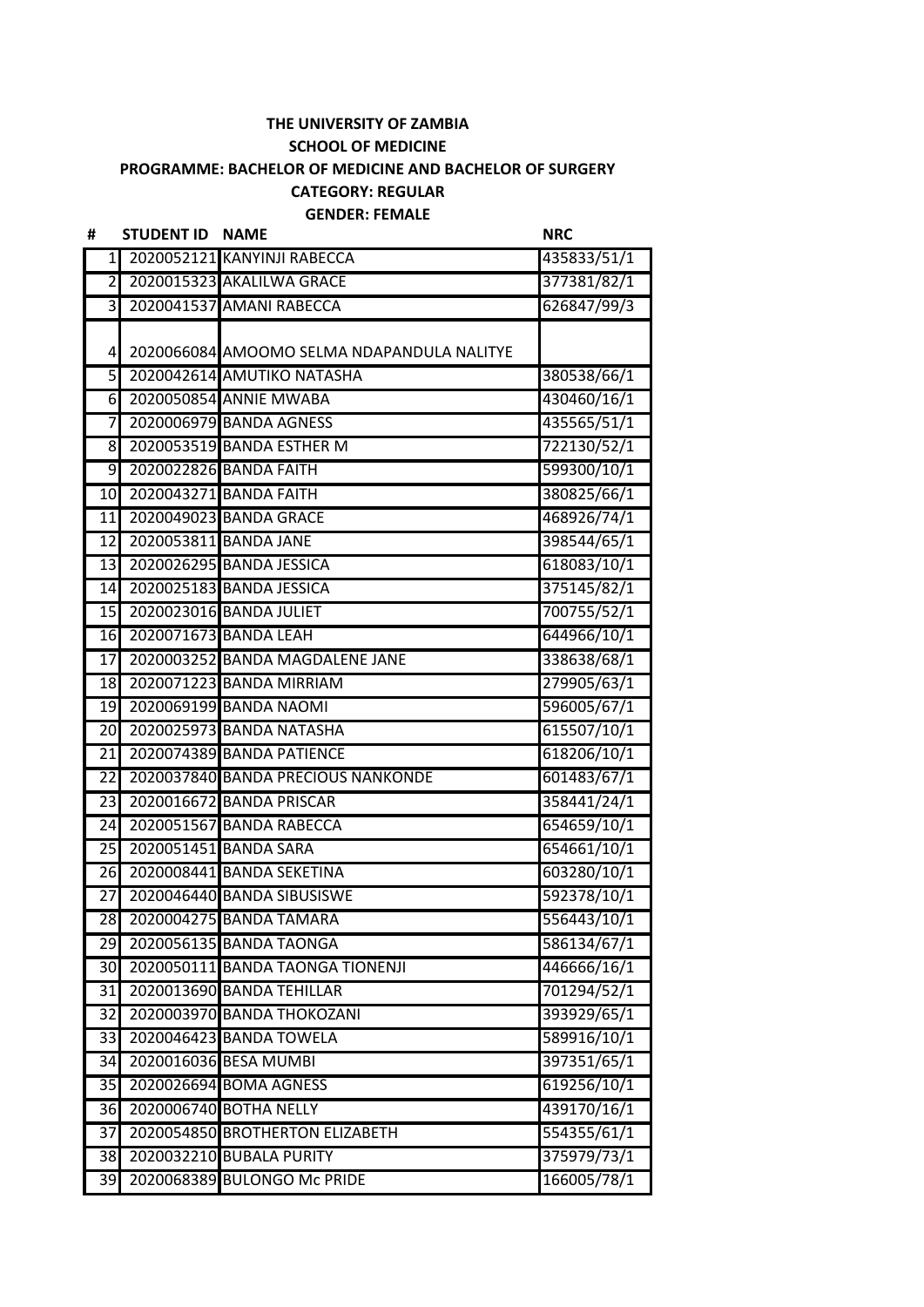| 40              | 2020021218 BWALANDA CHANGWE         | 389101/43/1 |
|-----------------|-------------------------------------|-------------|
| 41              | 2020011026 BWALYA CHEWE             | 208729/19/1 |
| $\overline{42}$ | 2020065339 BWALYA CHIPASHA          | 564115/61/1 |
| 43              | 2020053535 BWALYA CYNTHIA           | 296817/71/1 |
| 44              | 2020034701 BWALYA FAITH             | 658267/10/1 |
| 45              | 2020025761 BWALYA FELISTUS          | 658153/10/1 |
| 46              | 2020034794 BWALYA NAOMI             | 610972/10/1 |
| 47              | 2020006375 BWALYA NATASHA           | 378234/66/1 |
| $\frac{1}{8}$   | 2020004020 BWALYA VICTORIA          | 439106/16/1 |
| 49              | 2020053888 BWEMBYA GETRUDE          | 537621/61/1 |
| 50              | 2020025477 BWEMBYA HELLEN CHANDA    | 668101/10/1 |
| $\overline{51}$ | 2020049767 BWEMBYA NATASHA          | 601671/67/1 |
| 52              | 2020017571 BWEMBYA NGOSA            | 567502/61/1 |
| $\overline{53}$ | 2020030845 CHABALA ROYNESS          | 180073/34/1 |
| 54              | 2020054183 CHAFWA PATRICIA          | 291988/15/1 |
| 55              | 2020032147 CHAFWINDA MERCY          | 147681/86/1 |
| 56              | 2020028409 CHAKWILA IRED            | 196431/55/1 |
| 57              | 2020056976 CHALWE BEVERLY           | 365737/64/1 |
| 58              | 2020069636 СНАМА НОРЕ-SERAH         | 666252/10/1 |
| 59              | 2020064286 CHAMBESHI ONYINYE ALICE  | 649873/10/1 |
| 60              | 2020026562 CHAMYOLO DOROTHY         | 374862/64/1 |
| 61              | 2020011492 CHANDA CLARA             | 358369/24/1 |
| 62              | 2020046369 CHANDA ELIZABETH         | 437302/16/1 |
| 63              | 2020034719 CHANDA MWILA             | 249996/41/1 |
| 64              | 2020064626 CHANDA RUTH              | 319576/45/1 |
| 65              | 2020042240 CHANDANGOMA MUKUKA       | 622926/67/1 |
| 66              | 2020021331 CHANGA SUSAN             | 437690/16/1 |
| 67              | 2020029405 CHANSA CHOLA             | 299616/45/1 |
| 68              | 2020071151 CHANSA LUKWESA           | 375144/64/1 |
| 69              | 2020020181 CHAPA MUMBA              | 398797/65/1 |
| 70              | 2020074168 CHEWE MAPALO             | 291065/12/1 |
| 71              | 2020054621 CHEWE MWANSA             | 584586/67/1 |
| 72              | 2020015391 CHIBALAMUNA NZALI        | 449749/16/1 |
| 73              | 2020025825 CHIBALE KALENGE          | 368683/64/1 |
| 74              | 2020064537 CHIBALE MULEYA           | 471010/74/1 |
| 75              | 2020009501 CHIBAMBA MUBANGA AFFEINE | 564902/61/1 |
| 76              | 2020014131 CHIBANGA MAUREEN         | 617892/10/1 |
| 77              | 2020052873 CHIBANGA VALARIE         | 377051/66/1 |
| 78              | 2020051664 CHIBEKA AGNESS           | 268706/44/1 |
| 79              | 2020057018 CHIBENGA ABGAIL          | 218333/85/1 |
| 80              | 2020033852 CHIBILU MWAPE            | 338995/68/1 |
| 81              | 2020061139 CHIBULAMANO MWILA        | 556502/61/1 |
| 82              | 2020026015 CHIBUYE FRANCINE         | 654618/10/1 |
| 83              | 2020008262 CHIBUYE MERIT            | 368702/17/1 |
| 84              | 2020041251 CHIBUYE` NATASHA         | 668511/10/1 |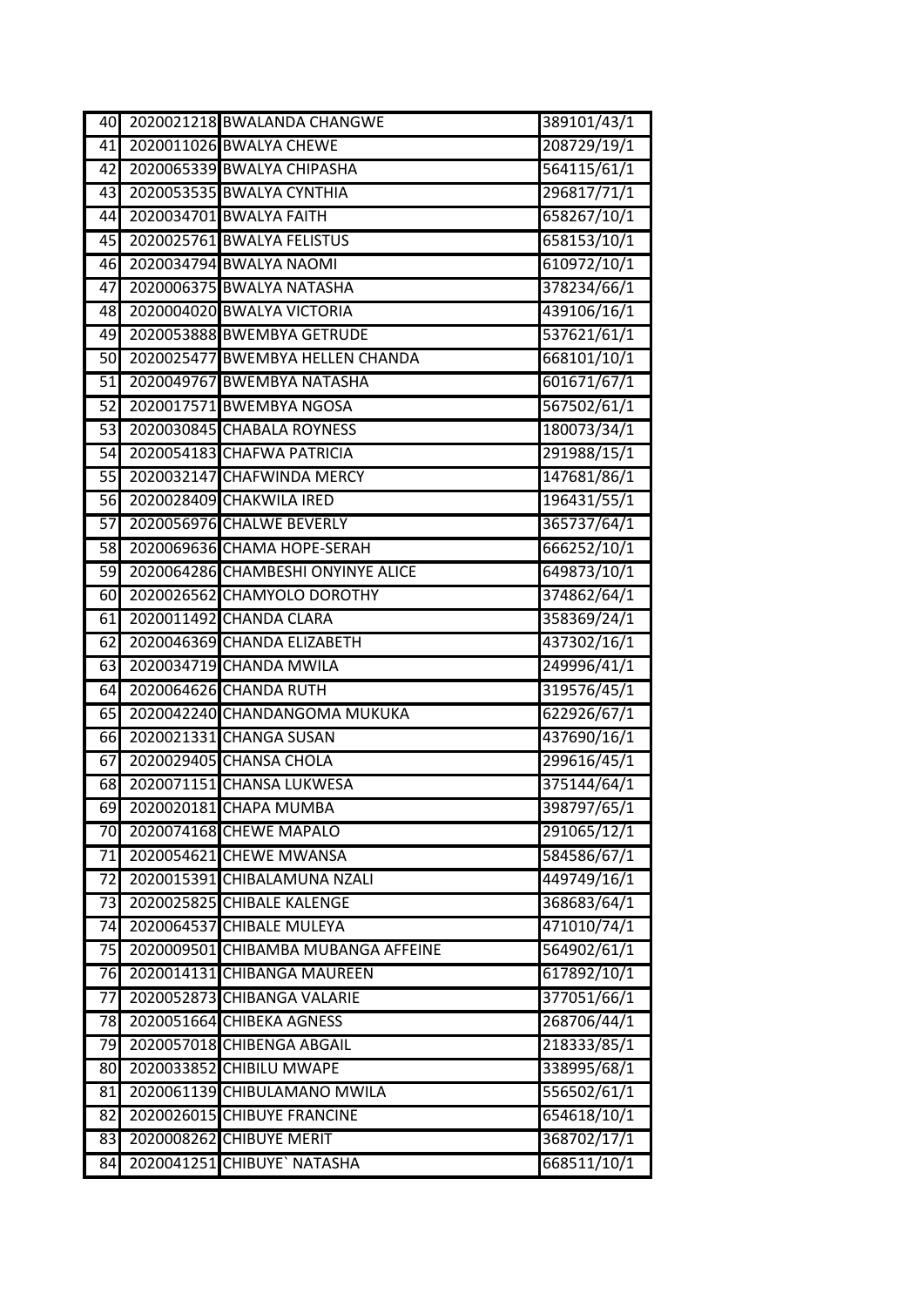| 85              | 2020050323 CHIBWE KAFISWE            | 597528/67/1 |
|-----------------|--------------------------------------|-------------|
| 86              | 2020037793 CHIBWE MARY               | 374627/64/1 |
| $\overline{87}$ | 2020054141 CHIBWE SUWILANJI          | 341612/68/1 |
| 88              | 2020056267 CHIBWE VANESSA KAY        | 446508/16/1 |
| 89              | 2020018152 CHIFITA PATIENCE          | 394580/65/1 |
| 90              | 2020022231 CHIIMBO NASILELE          | 158388/79/1 |
| 91              | 2020066041 СНІІТА ЕММАН              | 649765/10/1 |
| 92              | 2020068826 CHIKOLA BEATRICE          | 250021/41/1 |
| 93              | 2020034751 CHIKOWA BEENE             | 445569/16/1 |
| 94              | 2020047799 CHIKUSWE GRACE            | 374550/64/1 |
| 95              | 2020015625 CHILALA NAMWIINGA CECILIA | 298700/71/1 |
| 96              | 2020069750 CHILAMBE MUSANDA MWESA    | 665061/10/1 |
| 97              | 2020012774 CHILAMBWE MAJORY          | 666649/10/1 |
| 98              | 2020054311 CHILEKWA MONICA           | 569471/61/1 |
| 99              | 2020074265 CHILEKWA NATASHA          | 163603/95/1 |
| 100             | 2020010020 CHILENGA CHOOLWE MULENGA  | 228078/91/1 |
| 101             | 2020068648 CHILENGWA MWAIKA          | 652358/10/1 |
| 102             | 2020053942 CHILENGWE LAURA MWANSA    | 382026/66/1 |
| 103             | 2020000946 CHILESHE CLARA            | 390134/43/1 |
| 104             | 2020070022 CHILESHE GERTRUDE         | 665158/10/1 |
| 105             | 2020053730 CHILESHE MELBAH           | 157632/69/1 |
| 106             | 2020039443 CHILESHE NORAH CHITI      | 600506/10/1 |
| 107             | 2020067358 CHILUBA JOYCE             | 376891/64/1 |
| 108             | 2020037921 CHILUBA MARY CHISHIMBA    | 147738/69/1 |
| 109             | 2020013860 CHILUFYA AUDREY CHOMBA    | 662292/10/1 |
| 110             | 2020034352 CHILUFYA CHAMA            | 374654/66/1 |
| 111             | 2020015706 CHILUFYA FLORENCE         | 280007/63/1 |
| 112             | 2020016087 CHILUFYA MUSONDA          | 379513/73/1 |
| 113             | 2020052032 CHILULWE NELLY            | 153527/78/1 |
| 114             | 2020063573 CHIMAMBO CHOMBA           | 659971/10/1 |
| 115             | 2020002841 CHIMBAZA MAPALO           | 394561/65/1 |
| 116             | 2020072246 CHIMBILI BUWAME           | 258122/24/1 |
| 117             | 2020051150 CHIMEDZA GIVEN            | 576595/10/1 |
| 118             | 2020034930 CHIMEDZA NAOMI            | 663453/10/1 |
| 119             | 2020040123 CHIMFWEMBE MUYEMBE P      | 395353/65/1 |
| 120             | 2020034841 CHIMOKA MILDRED           | 675216/10/1 |
| $\boxed{121}$   | 2020066181 CHIMOME RUTH              | 649866/10/1 |
| 122             | 2020013568 CHIMPENDE HOPE            | 342005/68/1 |
| 123             | 2020031353 CHIMWASU SHATEWA MALUBANO | 440871/16/1 |
| 124             | 2020067463 CHINSHI PERSIS            | 570075/61/1 |
| 125             | 2020051575 CHINUKWE REBECCA          | 317206/42/1 |
| 126             | 2020073617 CHINYANTA PRECIOUS        | 611875/10/1 |
| 127             | 2020015170 CHIPAMPE PRECIOUS         | 331004/76/1 |
| 128             | 2020026040 CHIPANGO BLESSINGS        | 557845/10/1 |
| 129             | 2020054965 CHIPASHA KALUBA           | 596009/67/1 |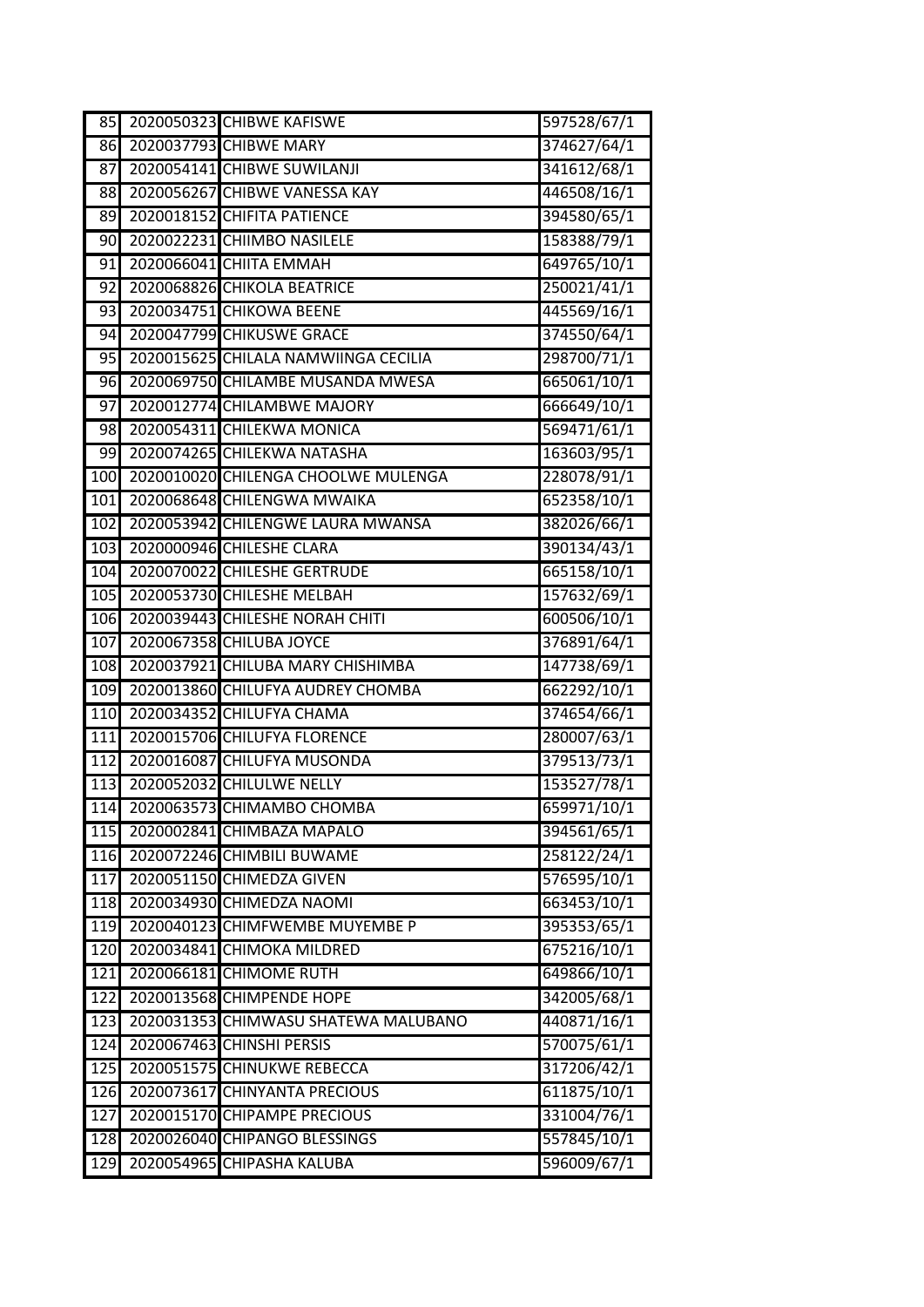| 130              |                      | 2020016435 CHIPASHA KANGWA           | 601056/67/1 |
|------------------|----------------------|--------------------------------------|-------------|
| 131              |                      | 2020018195 CHIPETA RUTH MICHAEL      | 436225/51/1 |
| 132              |                      | 2020032660 CHIPILI NSUNGA            | 549462/61/1 |
| 133              |                      | 2020012677 CHIPILI NTHAMBWEKA        | 653827/10/1 |
| 134              |                      | 2020009625 CHIPIMO MUBANGA           | 394788/43/1 |
| 135              |                      | 2020065231 CHIPONGE ROSA             | 591796/10/1 |
| 136              |                      | 2020011646 CHIPOYA LAUREEN           | 268284/44/1 |
| 137              |                      | 2020047381 CHIPUTA WAYNE KAVUYI      | 354343/24/1 |
| 138              |                      | 2020034115 CHIRWA FATNESS            | 606997/10/1 |
| 139              |                      | 2020070430 CHISANGA SALOME CHILESHE  | 698922/52/1 |
| 140              |                      | 2020033909 CHISENGA KAREN CHANSA     | 695094/52/1 |
| 141              |                      | 2020068095 CHISENGA NKANDU           | 369921/64/1 |
| 142              |                      | 2020007169 CHISHA PAXINA M           | 394190/43/1 |
| 143              |                      | 2020054230 CHISHIMBA BUPE VALEN      | 393248/43/1 |
| 144              |                      | 2020004682 CHISHIMBA DOREEN          | 338348/24/1 |
| 145              |                      | 2020068443 CHISUPA PENELOPE PERIAH   | 304009/45/1 |
| 146              |                      | 2020054272 CHITAMBO GODFREY          | 567997/10/1 |
| 147              |                      | 2020034883 CHITAMBWA ALINASWE        | 202096/19/1 |
| 148              |                      | 2020069270 CHITIMUKULU KAFULA        | 100671/38/1 |
| 149              |                      | 2020034204 CHITO MWATE KABWE         | 338036/68/1 |
| 150              |                      | 2020058791 CHIUNDAPONDE EDITH CHANDA | 394828/65/1 |
| 151              |                      | 2020039991 CHIVWINDI JACQUELINE      | 664690/10/1 |
| 152              |                      | 2020003571 CHIYABUKA DEBORAH         | 290518/71/1 |
| 153              |                      | 2020015447 CHIYAKA PETRONELLA USONA  | 656751/10/1 |
| 154              |                      | 2020016648 CHIYENGI CLEOPATRA        | 398772/65/1 |
| 155              |                      | 2020009005 CHIYOWELE JOY             | 623053/10/1 |
| 156              |                      | 2020051281 CHOKOCHANI CHAWANZI       | 627620/10/1 |
| 157              |                      | 2020014017 CHOLA CHONGO              | 625898/10/1 |
| 158              |                      | 2020064502 CHOLA FLORENCE            | 612104/10/1 |
| 159              |                      | 2020014874 CHOMBA STEPHANIE          | 654829/10/1 |
| 160              |                      | 2020071991 CHONGO APALWE             | 280740/68/1 |
| 161              |                      | 2020008416 CHONGO BUPE               | 297835/71/1 |
| 162              |                      | 2020027593 CHOONGO LUYANDO           | 626777/10/1 |
| 163              |                      | 2020059827 CHOONGO LWIINDI           | 234305/77/1 |
| 164              |                      | 2020061341 CHOOYE DERATTY            | 371199/17/1 |
| 165              |                      | 2020073145 CHUNGU MERCY              | 358953/32/1 |
| 166              |                      | 2020065576 CHUUZYA CHABOTA           | 603194/67/1 |
| $16\overline{7}$ |                      | 2020039338 DAKA BETTINA              | 613219/10/1 |
| 168              |                      | 2020051516 DAKA ESTHER               | 648405/10/1 |
| 169              | 2020004801 DAKA OLGA |                                      | 444842/53/1 |
| 170              | 2020028689 DAKA RUTH |                                      | 694537/52/1 |
| 171              |                      | 2020054060 DEJONGH BERNICE           | 591408/67/1 |
| 172              |                      | 2020068915 DILEMA NANCY              | 376694/64/1 |
| 173              |                      | 2020015641 DOBSON HOPE KAMBOLE       | 445104/16/1 |
| 174              |                      | 2020040310 DUMA RHODAH               | 394275/65/1 |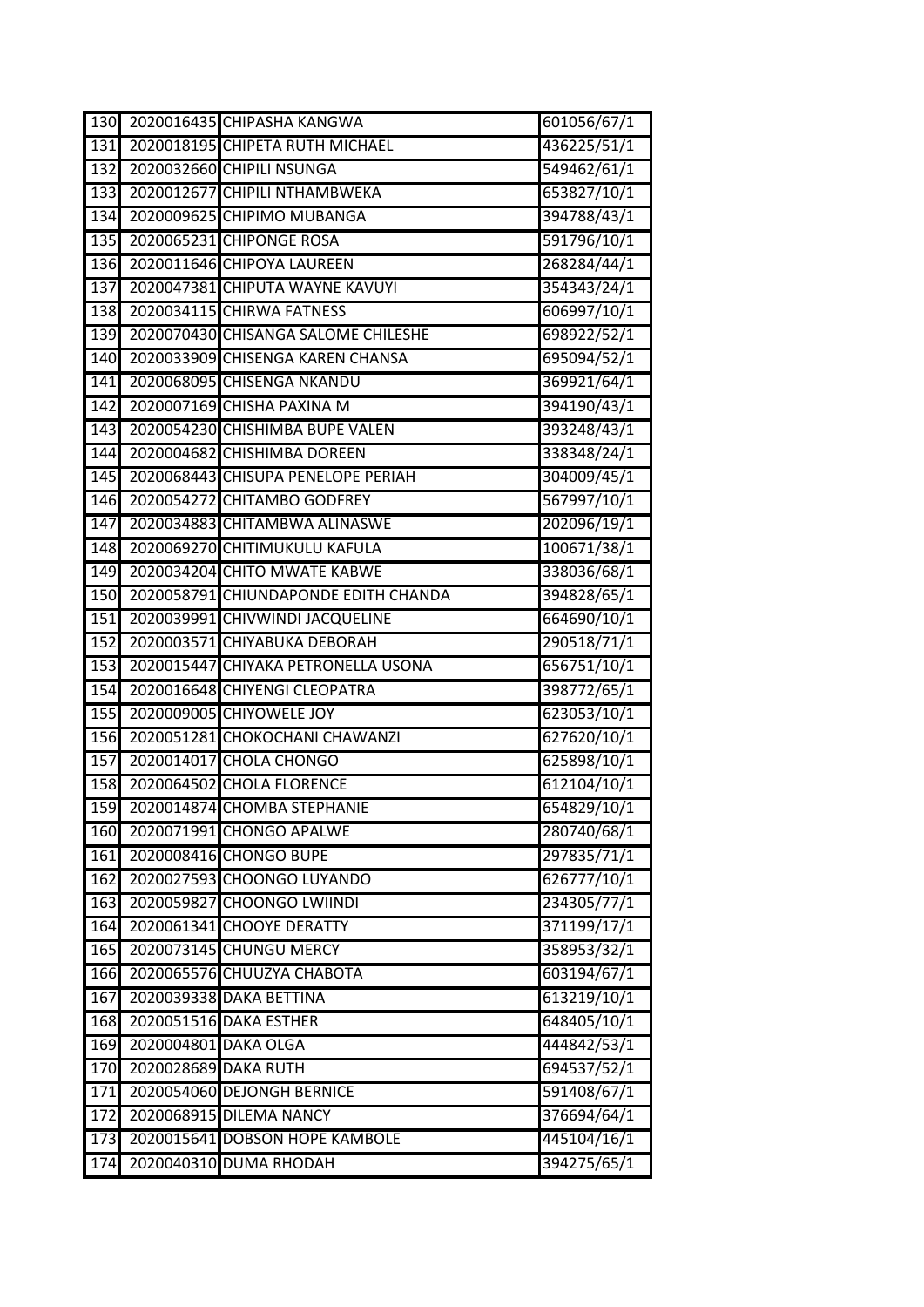| 175              | 2020021323 EDIEMIS JANET             | 450529/53/1  |
|------------------|--------------------------------------|--------------|
| 176              | 2020030802 ESTHER KULIMBWA           | 354461/24/1  |
| 177              | 2020027283 FATACKY AISHA             | 667093/10/1  |
| 178              | 2020073552 FUNDANGA LILLIAN          | 641890/10/1  |
| 179              | 2020025574 FUNGA KALABA MARINA       | 671327/10/1  |
| 180              | 2020072122 GAMBWE LUSHOMO            | 446763/16/1  |
| 181              | 2020034981 GOMA MEDAI                | 597757/10/1  |
| 182              | 2020061783 GOMORA BERTHA             | 393902/65/1  |
| 183              | 2020067421 GONDWE PATIENCE C         | 679597/10/1  |
| 184              | 2020050510 GONGS ALICE M.            | 664129/10/1  |
| 185              | 2020056046 GRACE ENYAH TABE          |              |
| 186              | 2020033704 HABANYATI MWEEMBA LUSHOMO | 463677/74/1  |
| 187              | 2020016206 HABEENE MUTINTA CHIMBWALI | 297612/71/1  |
| 188              | 2020068770 HABEENZU SOPHIA           | 678656/10/1  |
| 189              | 2020027046 HACHUUNDU AURIENCE        | 464666/74/1  |
| 190              | 2020027526 HAMAKOMBA MOONGA C        | 465890/74/1  |
| 191              | 2020024071 HAMALILA ELIZABETH        | 278474/63/1  |
| 192              | 2020022664 HAMANYANGA CECILIA        | 619785/10/1  |
| 193              | 2020010623 HAMANYUMA TABITHA         | 623431/10/1  |
| 194              | 2020053667 HAMBWAZA OSTRIDAH         | 375381/73/1  |
| 195              | 2020038994 HAMPWAYA MERCY            | 136864/96/1  |
| 196              | 2020050901 HANDAVU NANDY CHIIPO      | 629810/10/1  |
| 197              | 2020041162 HANDILA CAROLINE          | 233746/77/1  |
| 198              | 2020040735 HANENE MAINZA             | 236346/77/1  |
| 199              | 2020030781 HANSAKALI LUSHOMO         | 388946/65/1  |
| 200              | 2020073480 HAUMBE TANDIWE            | 208248/19/1  |
| 201              | 2020043131 HAYINDI LAUREN WOMBA      | 264568/23/1  |
| 202              | 2020068974 HOPE CHATIKOBO            |              |
| 203              | 2020014921 ILUNGA FAITH              | 4386637/16/1 |
| 204              | 2020045389 ILUNGA FAITH              | 438637/16/1  |
| 205              | 2020037661 IMAKUMBILI TINANA         | 341572/68/1  |
| 206              | 2020004534 IMBOELA INONGE            | 664703/10/1  |
| 207              | 2020037378 IPUNGU WANGU              | 667903/10/1  |
| 208              | 2020060183 JAFALI NACHIMATA D        | 296865/71/1  |
| 209              | 2020025868 JERE JEMIMAH              | 699023/52/1  |
| 210              | 2020041081 JILOMBO DELPHINE          | 398119/65/1  |
| 211              | 2020008629 JINAINA LUBOMBA           | 649410/10/1  |
| $\overline{212}$ | 2020064120 KABALI FELISTUS           | 642715/10/1  |
| $\overline{213}$ | 2020010615 KABAMBA NATASHA B         | 613942/10/1  |
| 214              | 2020051591 KABANDA KABOLE            | 624193/11/1  |
| 215              | 2020020131 KABITI PRECIOUS           | 147562/86/1  |
| 216              | 2020050811 KABUNDA HOPE              | 657399/10/1  |
| 217              | 2020006952 KABUNGA FEDDY KAMFWA      | 163813/95/1  |
| 218              | 2020071240 KABWE GIFT                | 599148/67/1  |
| 219              | 2020027631 KABWE HARRIET KUNDA       | 633630/10/1  |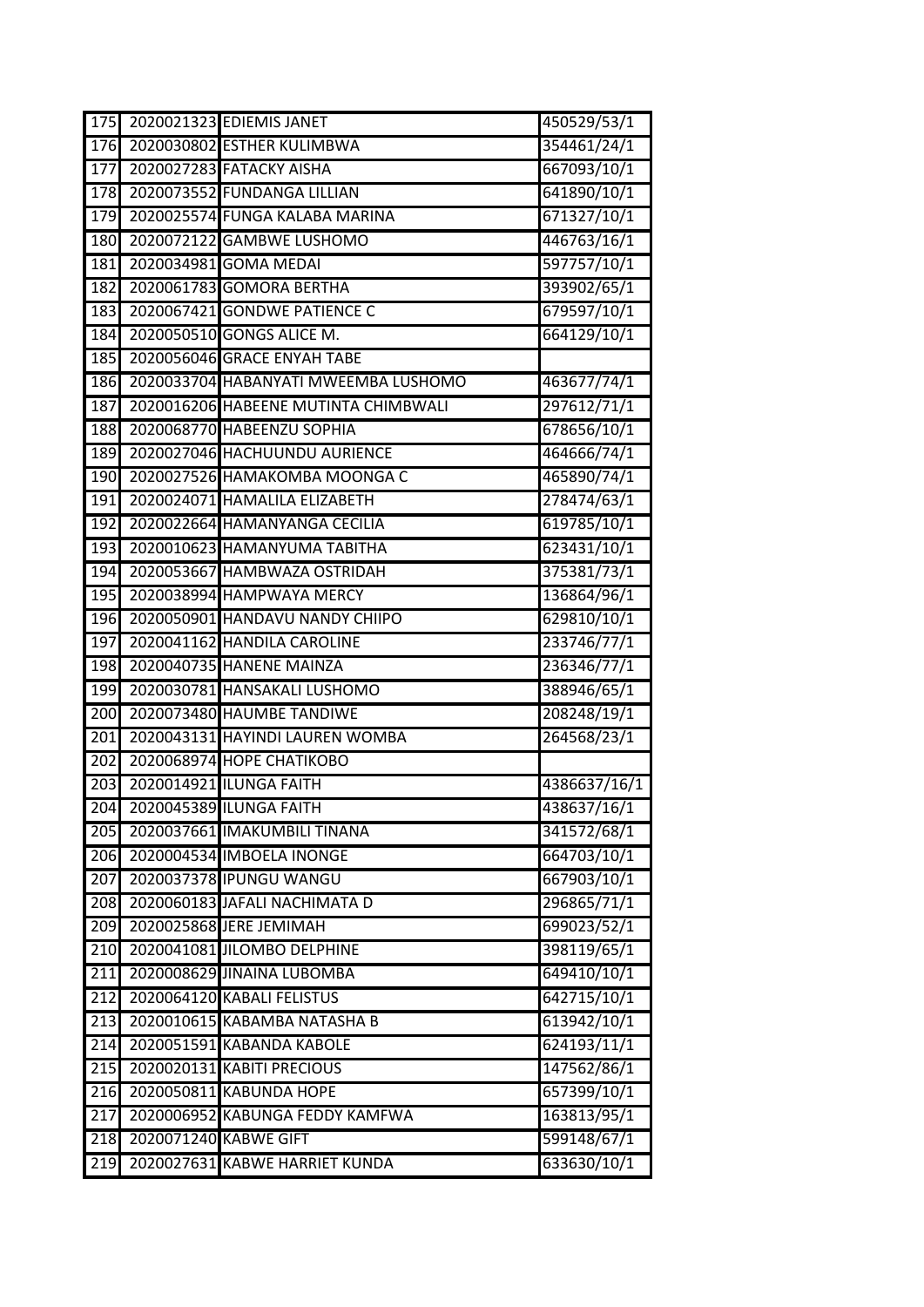| $\overline{220}$ | 2020051907 KABWE THERESA              | 624617/10/1 |
|------------------|---------------------------------------|-------------|
| $\overline{221}$ | 2020047179 KACHALI MELISA             | 626997/10/1 |
| 222              | 2020061571 KACHENJE YVETTE            | 339449/68/1 |
| $\overline{223}$ | 2020016443 KACHINGWE NAOMI            | 398301/65/1 |
| $\overline{224}$ | 2020064367 KAELA PATRICIA             | 399445/65/1 |
| 225              | 2020037301 KAEMBA RUTH                | 615082/10/1 |
| 226              | 2020006588 KAFUTA PRISCILLA           | 348930/24/1 |
| $\overline{227}$ | 2020066106 KAFWANI PAULINE            | 668671/10/1 |
| 228              | 2020043980 KAFWETA EVELINA            | 609528/10/1 |
| 229              | 2020072084 KAFWIMBI CHIBEKA           | 625951/10/1 |
| 230              | 2020008840 KAFWIMBI J JOYCE           | 187290/48/1 |
| 231              | 2020015820 KAINDA AMIDA               | 649351/10/1 |
| 232              | 2020034107 KAKOMA MATILDAH            | 559898/61/1 |
| 233              | 2020071983 KAKONDO HOLESA             | 380033/66/1 |
| 234              | 2020022974 KALABA MBUWEME             | 585925/67/1 |
| 235              | 2020025558 KALABA PRECIOUS            | 636396/10/1 |
| $\overline{236}$ | 2020004429 KALASA PAULINE BWALYA      | 650062/10/1 |
| 237              | 2020036533 KALEBAILA CHILUFYA BWALYA  | 206832/19/1 |
| 238              | 2020073773 KALENGA BEAUTY             | 380441/64/1 |
| 239              | 2020002710 KALIMA MULUKUMA MANDA      | 579938/67/1 |
| 240              | 2020005557 KALUBA MAINES              | 612572/10/1 |
| 241              | 2020039150 KALUNGA MATILDA LUSUNGU    | 623372/10/1 |
| 242              | 2020052806 KALUNGWANA BRENDA CHISHALA | 598143/67/1 |
| 243              | 2020049481 KALUPALA FAITH             | 291633/71/1 |
| 244              | 2020024080 KALWIJI CHRISTABEL         | 629002/10/1 |
| $\overline{245}$ | 2020071517 KAMANA KASIKU LINA         | 625236/10/1 |
| 246              | 2020027879 KAMBONI LINAH              | 465315/74/1 |
| $\overline{247}$ | 2020004186 KAMETA NATASHA MWAMBA      | 289306/71/1 |
| 248              | 2020057689 KAMFULI NONDE              | 622879/67/1 |
| 249              | 2020017598 KAMFWA ESTHER              | 300903/45/1 |
| 250              | 2020004348 KAMINGA MODESTER           | 701376/52/1 |
| 251              | 2020068117 КАМРАМВА НОРЕ              | 399998/43/1 |
| 252              | 2020002396 KAMPAMBA IVY               | 640003/10/1 |
| 253              | 2020064774 KAMULOSU KARREN            | 263727/23/1 |
| $\overline{254}$ | 2020068524 KAMUME PATIENCE            | 359811/24/1 |
| 255              | 2020013380 KAMWANDI MULEYI            | 598591/67/1 |
| 256              | 2020042631 KAMWELA MERCY              | 587080/67/1 |
| 257              | 2020043050 KANDE ING'UTU              | 438806/16/1 |
| 258              | 2020065754 KANGANJA TREESA KAYUWA     | 655182/10/1 |
| 259              | 2020014297 KANGONGA PRECIOUS          | 602562/10/1 |
| 260              | 2020008394 KANGWA FAITH               | 377815/64/1 |
| 261              | 2020011727 KANOMA BREASTER            | 364815/17/1 |
| 262              | 2020058316 KANYANGA NAOMI             | 608025/10/1 |
| 263              | 2020006987 KANYANTA FAITH             | 596477/10/1 |
| 264              | 2020010526 KAOCHA SUWILANJI           | 654042/10/1 |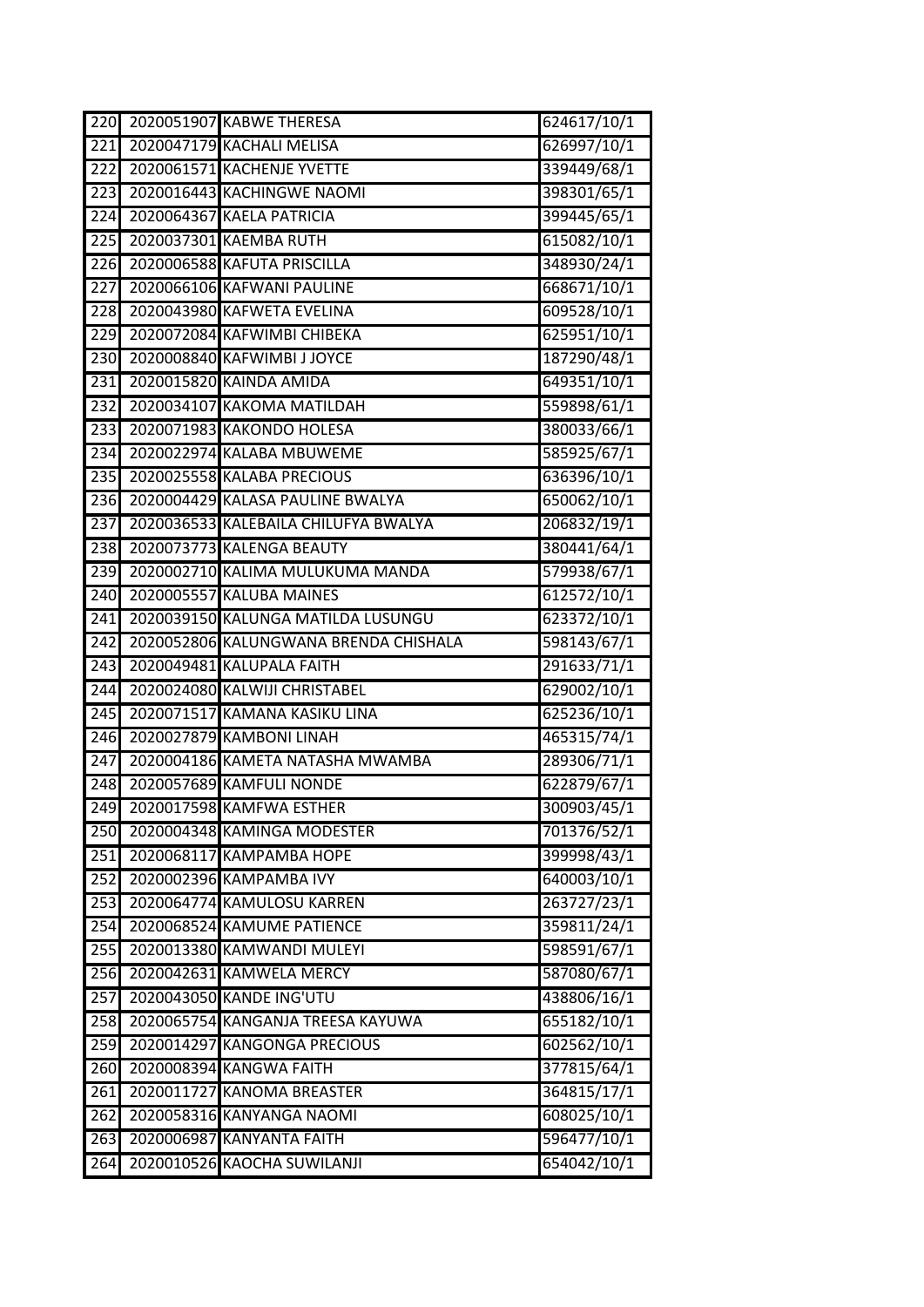| $\overline{265}$ | 2020049970 KAOMA CHIKONTWE         | 612760/10/1 |
|------------------|------------------------------------|-------------|
| $\overline{266}$ | 2020063166 KAOMA DEBORAH           | 669745/10/1 |
| 267              | 2020074346 KAONGA NATASHA          | 588206/67/1 |
| 268              | 2020043971 KAONGA TOWELA           | 275721/63/1 |
| 269              | 2020016702 KAPALA BLESSINGS        | 277653/63/1 |
| 270              | 2020052776 KAPALAULA NATOTA MWENYA | 566330/61/1 |
| $\overline{271}$ | 2020013193 KAPANDA CHIJING'U       | 194282/22/1 |
| 272              | 2020064863 KAPELA GRACE            | 449020/16/1 |
| 273              | 2020069083 KAPENDA EDINA           | 196611/22/1 |
| 274              | 2020057077 KAPILA NOZYANI          | 333493/68/1 |
| $\overline{275}$ | 2020044536 KAPINGA CORNELLIE       | 606086/10/1 |
| 276              | 2020056640 KAPIRA PENJANI JOANA    | 566299/61/1 |
| 277              | 2020043068 KAPISHA CHONGO LETICIA  | 597082/67/1 |
| 278              | 2020002981 KAPOMPO KAFWANKA        | 451039/53/1 |
| 279              | 2020069245 KAPUMPE MALUMBO         | 649655/10/1 |
| 280              | 2020058308 KAPUNGWE DEBORAH        | 588085/67/1 |
| 281              | 2020007860 KAPYA INONGE            | 672447/10/1 |
| 282              | 2020074125 KASANSAKA KANDO         | 656641/10/1 |
| 283              | 2020018373 KASAPO AGNESS           | 652744/10/1 |
| 284              | 2020032783 KASAWA ALINJAVWA        | 286293/47/1 |
| 285              | 2020017865 KASEMPA EMMA            | 667488/10/1 |
| 286              | 2020066289 KASHIMOTO MAUREEN       | 360290/24/1 |
| 287              | 2020038927 KASHUMBA MUTINTA        | 668806/10/1 |
| 288              | 2020003864 KASOKA PHILIS           | 136695/26/1 |
| 289              | 2020011417 KATANEKWA SEPO          | 566813/61/1 |
| 290              | 2020031361 KATANTUMUKA ONIA        | 653787/10/1 |
| 291              | 2020047896 KATEBE VALENCIA         | 618456/10/1 |
| 292              | 2020053331 KATEMA FAITH            | 294308/45/4 |
| 293              | 2020015471 KATEPA THERESA M        | 653650/10/1 |
| 294              | 2020024802 KATONGO EUPHRASIA       | 334228/68/1 |
| 295              | 2020053624 KAULA CATHREEN          | 595946/67/1 |
| 296              | 2020071959 KAUNDA MELODY           | 342875/68/1 |
| 297              | 2020050315 KAUSA DEBORAH           | 447634/161  |
| 298              | 2020034964 KAVIMBA PRISCA          | 666763/10/1 |
| 299              | 2020032856 KAWANGU CAROLINE        | 136822/14/1 |
| 300              | 2020014891 KAYALULA DOROTHY        | 623621/10/1 |
| 301              | 2020041189 KAYANGULA NAMATAMA      | 373736/82/1 |
| 302              | 2020004267 KAYUMBA HOPE            | 301258/71/1 |
| 303              | 2020020980 KAZANGA WINNIE          | 358074/24/1 |
| 304              | 2020032228 KAZEMBE RABECCA         | 210327/19/1 |
| 305              | 2020052113 KENA ROSEMARY           | 166643/95/1 |
| 306              | 2020052202 KHAKEKI NORAH KUKENGA   | 347979/24/1 |
| 307              | 2020018977 KILIYO MARTHA RITA      | 559959/61/1 |
| 308              | 2020046431 KILIYO WINFRIDAH        | 559958/61/1 |
| 309              | 2020070740 KOOTA TUMELO DEBORAH    | 363470/65/1 |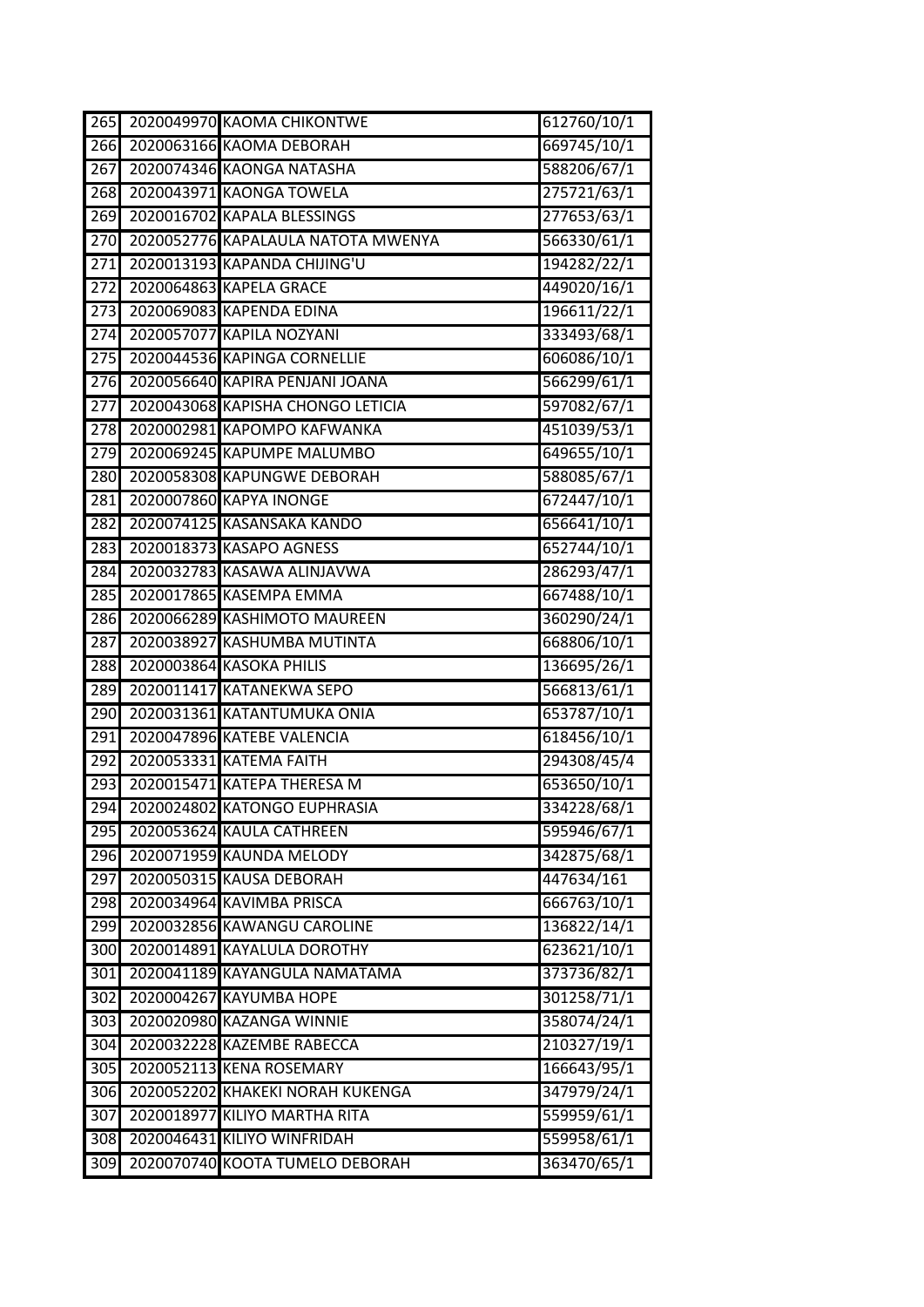| 310              |                       | 2020062801 KOSA MUTALE                  | 380597/66/1 |
|------------------|-----------------------|-----------------------------------------|-------------|
| 311              |                       | 2020010402 KOTATI MANASE                | 660556/10/1 |
| 312              |                       | 2020038846 KUFANGA ELIZABETH            | 295482/71/1 |
| $\overline{313}$ |                       | 2020005999 KUMWENDA BLESSED             | 568340/10/1 |
| 314              |                       | 2020047659 KUNDA CHILEYA                | 555597/61/1 |
| 315              |                       | 2020003902 KUNDA FLORENCE               | 287370/12/1 |
| 316              |                       | 2020020891 KUNDA JOY NIZA               | 649122/10/1 |
| 317              |                       | 2020008572 KUNDA LUCY                   | 441143/16/1 |
| 318              |                       | 2020062119 KUNDA NATASHA                | 619830/10/1 |
| 319              |                       | 2020067871 KUNGA KANGWA                 | 338393/68/1 |
| 320              |                       | 2020024896 KWESA HARRIET                | 622167/10/1 |
| 321              |                       | 2020054655 LAMISHA NGOSA                | 571520/61/1 |
| $\overline{322}$ |                       | 2020023199 LEMBALEMBA JOY               | 264674/81/1 |
| 323              |                       | 2020043106 LIBAKENI LUWI                | 395027/65/1 |
| 324              |                       | 2020004011 LIKANDO NAMATE               | 297311/71/1 |
| $\overline{325}$ |                       | 2020064413 LIMPO AMATENDE               | 655280/10/1 |
| 326              | 2020007029 LINOWE JOY |                                         | 662770/10/1 |
| 327              |                       | 2020069610 LISOMONA CECILIA KANYEMBA    | 449330/16/1 |
| 328              |                       | 2020068168 LISWANISO MUNALULA NATASHA   | 560150/61/1 |
| 329              |                       | 2020004411 LITIA ETAMBUYU C             | 606883/10/1 |
| 330              |                       | 2020047136 LONGWE BETHEL                | 256349/18/1 |
| 331              |                       | 2020069792 LUBAMBO MARGARET             | 102799/38/1 |
| $\overline{332}$ |                       | 2020073081 LUBINDA MWIKISA              | 610721/10/1 |
| $\overline{333}$ |                       | 2020040182 LUFINO MUSOLE                | 372410/64/1 |
| 334              |                       | 2020060744 LUHANGA TAONGA               | 228326/91/1 |
| 335              |                       | <b>2020017504 LUKOTE YVONNE</b>         | 414238/10/1 |
| 336              |                       | 2020019507 LUMBETA MASELA               | 640249/10/1 |
| $\overline{337}$ |                       | 2020070111 LUMINA NATASHA               | 609891/10/1 |
| 338              |                       | 2020033658 LUNDU NKOLE                  | 662308/10/1 |
| 339              |                       | 2020002019 LUNGU ATRESS                 | 619054/10/1 |
| 340              |                       | 2020044072 LUNGU BETHSHEBA              | 557582/61/1 |
| 341              |                       | 2020014122 LUNGU ENELESS THEODORET      | 670753/10/1 |
| 342              |                       | 2020014068 LUNGU LEAH                   | 613898/10/1 |
| 343              |                       | 2020052083 LUNGU MERCY                  | 665038/10/1 |
| 344              |                       | 2020069121 LUNGU MWELWA B               | 256382/18/1 |
| 345              |                       | 2020056941 LUNGU PHANNY                 | 300214/71/1 |
| 346              |                       | 2020066050 LUNGU TAMARA                 | 599987/10/1 |
| 347              |                       | 2020017709 LUPIYA MWENZOWANE            | 337581/68/1 |
| 348              |                       | 2020046636 LUPUPA FAITH                 | 586765/67/1 |
| 349              |                       | 2020004038 LUSALE ESTHER                | 277949/63/1 |
| $\overline{350}$ |                       | 2020061732 LUSHI MUHAU                  | 375187/82/1 |
| 351              |                       | 2020007649 LUSWILI CHAMPO CHOLA KALOBWE | 616679/10/1 |
| 352              |                       | 2020060558 LUWI ANNA KUWAHA             | 668813/10/1 |
| 353              |                       | 2020061546 LUWISHA RITAH                | 585560/67/1 |
| 354              |                       | 2020053551 LUZONGO NANCY FARAI          | 566728/61/1 |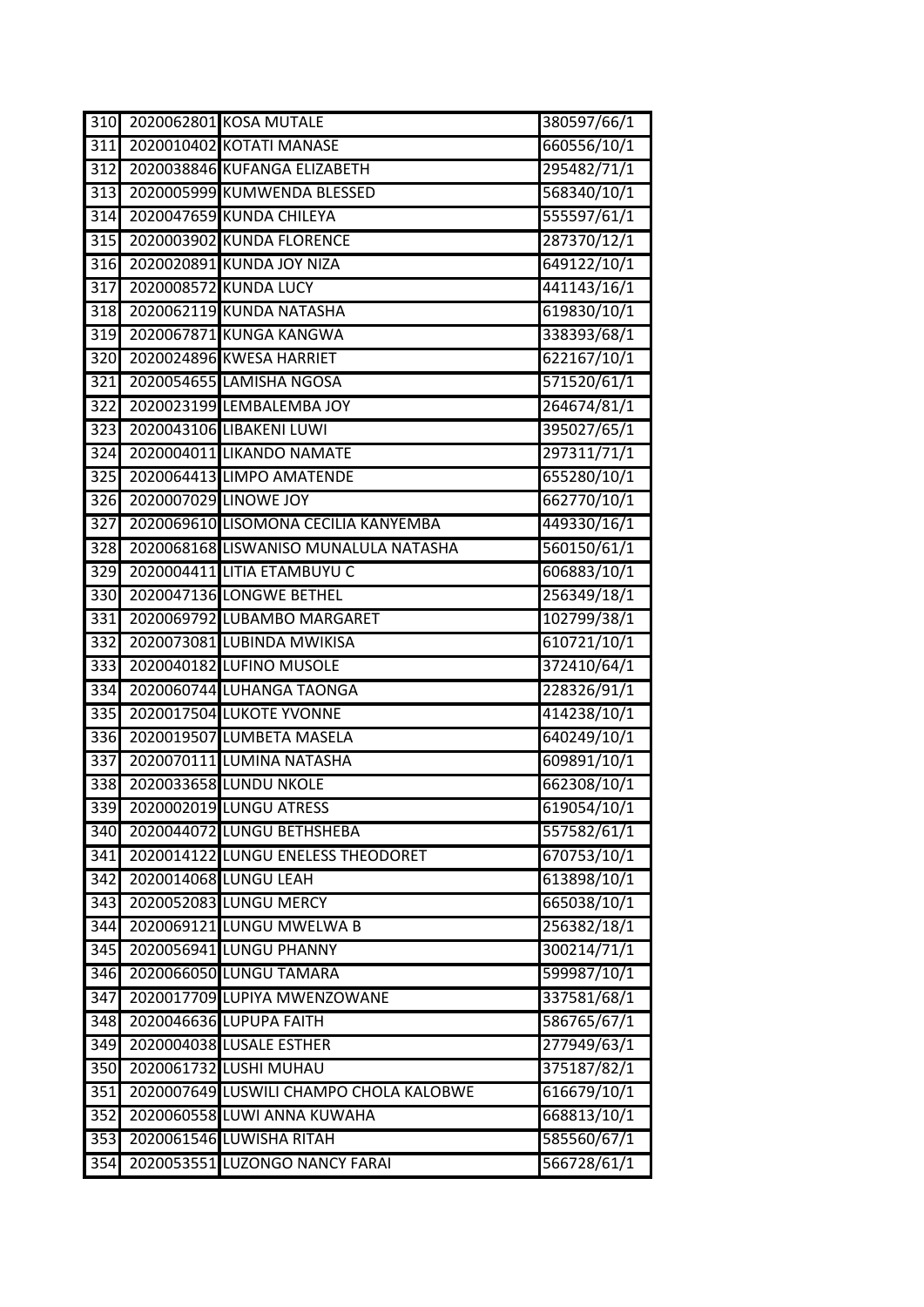| 355              |                      | 2020014335 LYANDENGA CHOOLWE KATE     | 654822/10/1 |
|------------------|----------------------|---------------------------------------|-------------|
| 356 <b>I</b>     |                      | 2020014840 M'HANGO JOYCE              | 615308/10/1 |
| 357              |                      | 2020007576 M'HANGO KIMBERLY           | 393607/65/1 |
|                  |                      | M'SONDA VICTORIA WALUSUNGU            |             |
| 358              | 2020066599 CHRISTIAN |                                       | 652359/10/1 |
| 359              |                      | 2020023024 MADIRI TAMBUDZAI MERCY     | 287154/12/1 |
| 360              |                      | 2020060931 MAIMBO MATIMBA WENDY       | 204715/77/1 |
| 361              |                      | 2020014513 MAINDA SHACHINTANGA CHOLWE | 449495/16/1 |
| 362              |                      | 2020060701 MAINZA ELIZABETH           | 569510/10/1 |
| 363              |                      | 2020038676 MAJARI NAOMI               | 365901/17/1 |
| 364              |                      | 2020006464 MAKANI CINDY               | 223546/91/1 |
| 365              |                      | 2020032732 MAKANIKA SHALE             | 592726/67/1 |
| $\overline{3}66$ |                      | 2020012847 MAKAYA MELIYA              | 194690/25/1 |
| 367              |                      | 2020054124 MAKINA ELSEBETH            | 595921/67/1 |
| 368              |                      | 2020018659 MAKINISHI SELAH            | 655380/10/1 |
| 369              |                      | 2020014467 MAKONDO PATIENCE           | 652086/10/1 |
| 370              |                      | 2020072050 MAKUBA GERRALDINE          | 377306/66/1 |
| 371              |                      | 2020046156 MAKUKULA ABIGAIL           | 287711/12/1 |
| 372              |                      | 2020017326 MAKUMBA BELITA LOMBE       | 609138/10/1 |
| 373              |                      | 2020027551 MAKUPE MUBANGA             | 579874/67/1 |
| 374              |                      | 2020027216 MALAMA JOYCE               | 441353/16/1 |
| 375              |                      | 2020039290 MALAYA GRACE               | 341318/68/1 |
| 376              |                      | 2020042011 MALEWA HANNAH              | 627635/10/1 |
| 377              |                      | 2020006065 MALISOPO IREEN             | 623666/10/1 |
| 378              |                      | 2020062836 MALUMBE LULANGILO          | 136995/96/1 |
| 379              |                      | 2020020581 MALUNGA FEBBY              | 252955/54/1 |
| 380              |                      | 2020005379 MAMBWE CHINYANTA           | 394365/65/1 |
| 381              |                      | 2020009439 MANASE THELMA              | 587020/67/1 |
| 382              |                      | 2020008947 MANDA BEATRICE             | 314156/31/1 |
|                  |                      | 383 2020024861 MANDA JOYCE            | 440312/16/1 |
| 384              |                      | 2020041014 MANDA MARGRET              | 655581/10/1 |
| 385              |                      | 2020049791 MANDANJI YANDE MELISA      | 591348/10/1 |
| 386              |                      | 2020057158 MANDEVANI MUNSAKA          | 440139/16/1 |
| 387              |                      | 2020065240 MANGU SIKUKA N             | 632325/10/1 |
| 388              |                      | 2020068044 MANYONI MARY               | 397305/43/1 |
| 389              |                      | 2020039273 MAPIPO LUMBWA GRACE        | 675835/10/1 |
| 390              |                      | 2020068435 MAPISA TINASHE HILDAH      | 377642/64/1 |
| 391              |                      | 2020068486 MAPONYA CATHERINE          | 632180/10/1 |
| 392              |                      | 2020042681 MAPULANGA IDAH             | 377964/66/1 |
| 393              |                      | 2020025311 MASAFWA KUTEMWA            | 591951/10/1 |
| 394              |                      | 2020029600 MASINJA BUUMBA MWILA       | 550858/61/1 |
| 395              |                      | 2020056437 MASOKA LUBANJE             | 279658/63/1 |
| 396              |                      | 2020063522 MASOWE MUTINTA             | 231602/77/1 |
| 397              |                      | 2020004721 MASUMBA KUTEMBA RUTH       | 233895/77/1 |
| 398              |                      | 2020019353 MASUNU JUDE                | 156700/69/1 |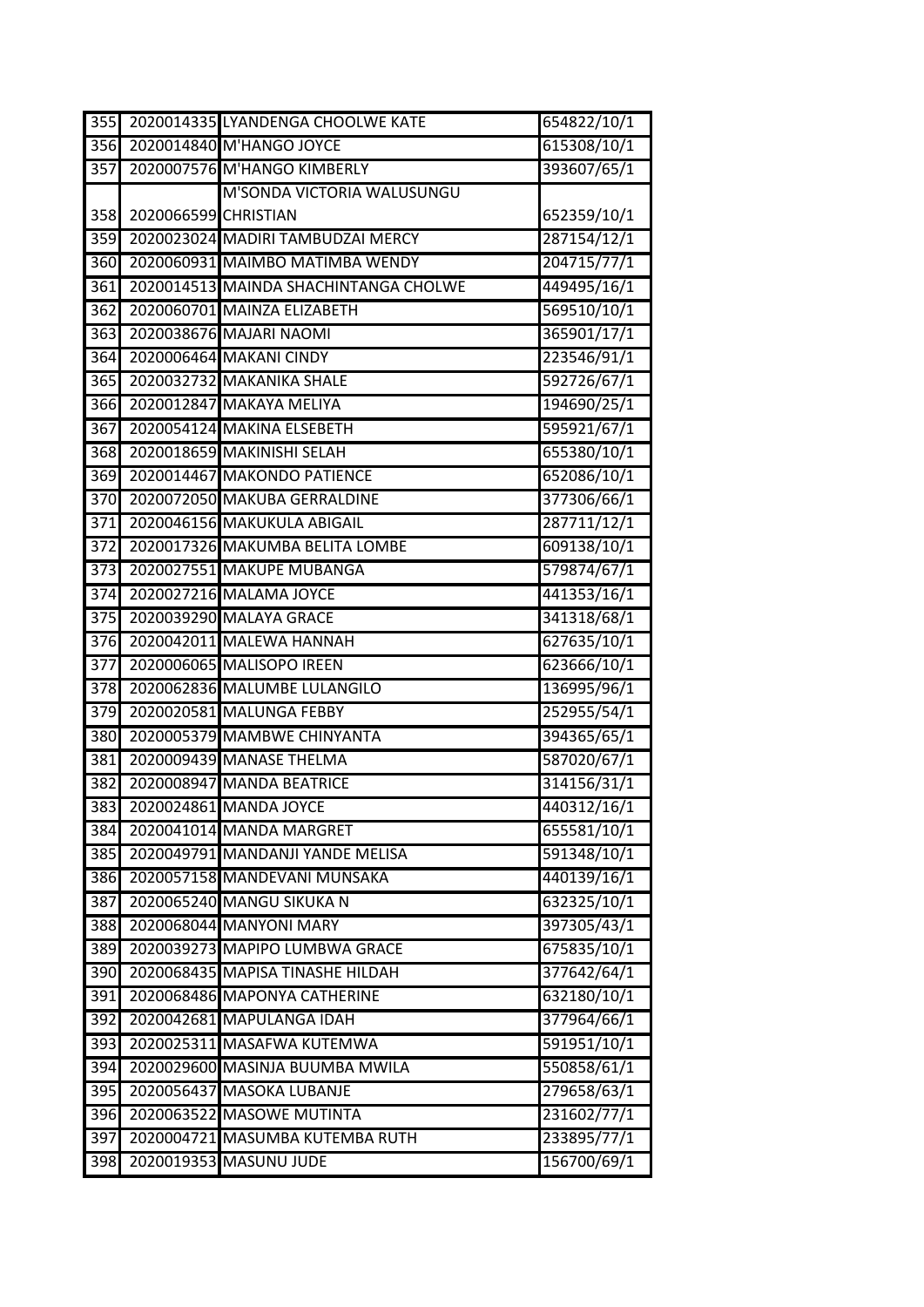| 399 |                       | 2020013100 MATAFWALI NAOMI WIZA       | 630788/10/1 |
|-----|-----------------------|---------------------------------------|-------------|
| 400 |                       | 2020002990 MATAKALA NATASHA ELIZABETH | 563914/10/1 |
| 401 |                       | 2020036185 MATENGA REGAI ETHEL        | 297547/71/1 |
| 402 |                       | 2020071274 MATEO CATHERINE            | 593267/67/1 |
| 403 |                       | 2020005751 MAYAKA DOROTHY PHLEZIP     | 557857/61/1 |
| 404 |                       | 2020044676 MAYUNI CHANGU              | 235727/77/1 |
| 405 |                       | 2020062135 MAZIMBA CHISOMO NATASHA    | 225577/91/1 |
| 406 |                       | 2020032473 MAZUMBA SHADDAI            | 665966/10/1 |
| 407 |                       | 2020060078 MBALE ALIKO                | 437787/16/1 |
| 408 |                       | 2020007991 MBANDAMA MICHELL           | 393227/43/1 |
| 409 |                       | 2020031531 MBASELA NATASHA CINDY      | 368924/64/1 |
| 410 |                       | 2020014688 MBATA MIRRIAM              | 236581/77/1 |
| 411 |                       | 2020029804 MBEWE CATHERINE            | 619670/10/1 |
| 412 |                       | 2020009757 MBEWE FAITH                | 436060/16/1 |
| 413 |                       | 2020002337 MBEWE LOVENESS             | 702721/52/1 |
| 414 |                       | 2020072131 MBEWE TAMARA               | 443090/16/1 |
| 415 |                       | 2020070359 MBEWE TINA RAPHAEL         | 717266/52/1 |
| 416 |                       | 2020008467 MBONDO TAPIWA              | 662072/10/1 |
| 417 |                       | 2020046661 MBUTAO NOSIA               | 564809/61/1 |
| 418 |                       | 2020005352 MDOLO GAUDENSIA            | 645126/10/1 |
| 419 |                       | 2020017717 MFULA HOPE CHISANGA        | 623484/10/1 |
| 420 |                       | 2020050820 MFUNE MALANGO              | 336307/68/1 |
| 421 |                       | 2020060248 MHANGO RUTH                | 610063/10/1 |
| 422 | 2020053616 MITI ANITA |                                       | 586679/67/1 |
| 423 |                       | 2020013053 MITI MODESTER              | 165505/58/1 |
| 424 |                       | 2020011956 MIYANDA MILIMO             | 654259/10/1 |
| 425 |                       | 2020052971 MIYOBA MELODY              | 236660/77/1 |
| 426 |                       | 2020004631 MKANDAWIRE MBINGILA SALLY  | 660069/10/1 |
| 427 |                       | 2020013118 MKONDYA WHITNEY T.D.       | 656385/10/1 |
| 428 |                       | 2020048841 MKWANANZI LINDA NIL        | 623134/10/1 |
| 429 |                       | 2020011191 MOFYA ELIZABETH MUMBA      | 375535/66/1 |
| 430 |                       | 2020069474 MOKOKE JENNIFER KATSO.M    |             |
| 431 |                       | 2020050374 MOONGA GRECIA              | 439255/16/1 |
| 432 |                       | 2020069652 MOWA PARIS MWILA           | 666647/10/1 |
| 433 |                       | 2020004127 MOYA LUNGOWE               | 550908/61/1 |
| 434 |                       | 2020016567 MOYO CHIMWEMWE             | 596254/67/1 |
| 435 |                       | 2020071941 MOYO CHISOMO               | 159718/79/1 |
| 436 |                       | 2020005328 MOYO ELIZABETH             | 259356/71/1 |
| 437 |                       | 2020061058 MPAMBA LISA KASONDE        | 588841/67/1 |
| 438 |                       | 2020004640 MPASA PATRICIA             | 149455/57/1 |
| 439 |                       | 2020026783 MPHANDE JANE               | 435664/51/1 |
| 440 |                       | 2020027453 MPOFU EMMA                 | 360303/17/1 |
| 441 |                       | 2020011875 MPOFU SIMANG'ALISO         | 549335/61/1 |
| 442 |                       | 2020026155 MPOLWA MONICA              | 376432/66/1 |
| 443 |                       | 2020065894 MPONDAMALI SHARON          | 433779/16/1 |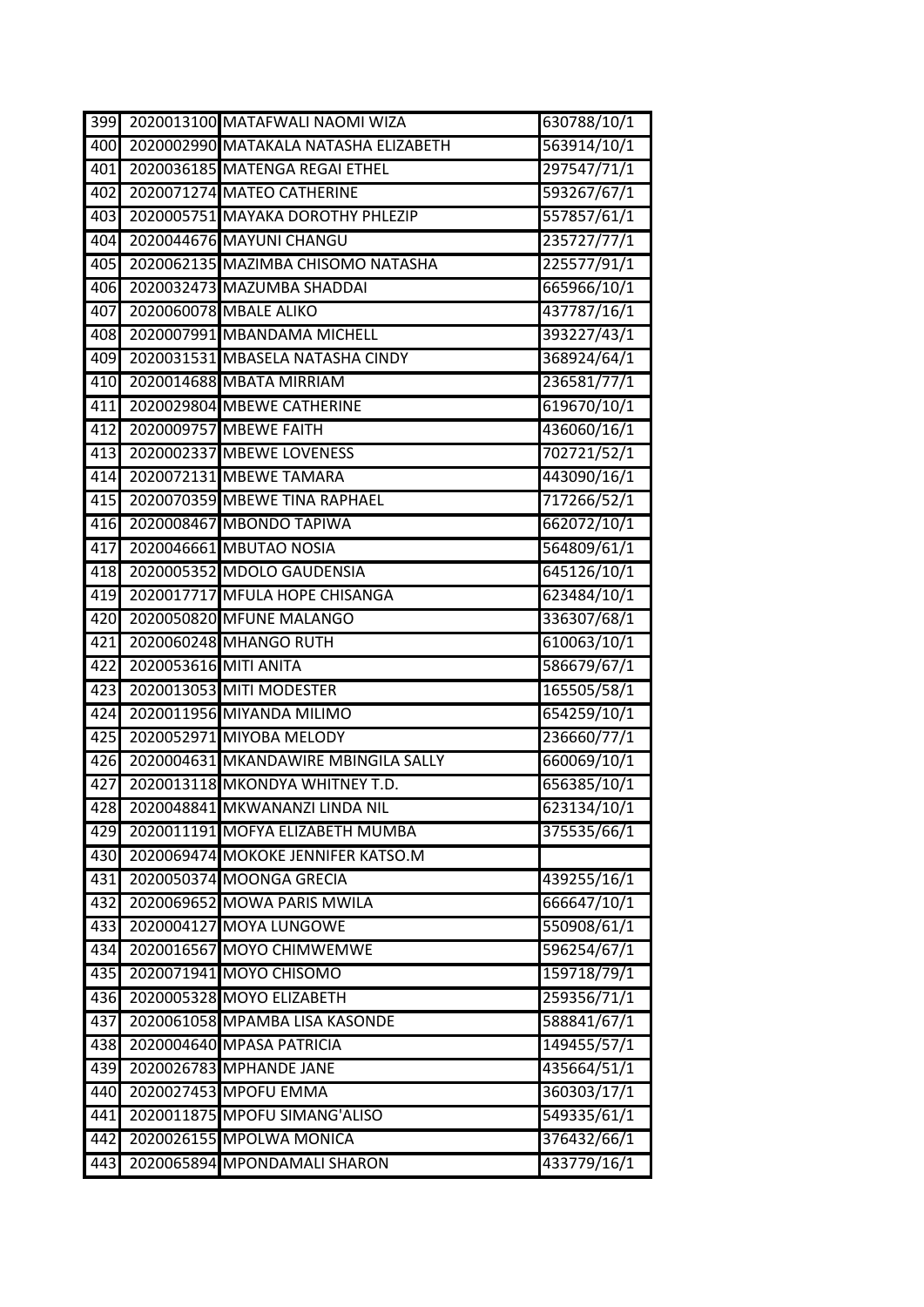| 444              | 2020016508 MPUNDU WANKUMBU            | 340001/64/1 |
|------------------|---------------------------------------|-------------|
| 445              | 2020010216 MSONI PRECIOUS             | 655423/10/1 |
| 446              | 2020072998 MTONGA ELINA               | 717420/52/1 |
| 447              | 2020009731 MTONGA SARAPHINA           | 434962/51/1 |
| 448              | 2020074192 MUBAIWA EMELDA F           |             |
| 449              | 2020016907 MUBANGA LISA               | 447001/16/1 |
| 450              | 2020074052 MUBANGA METROCIOUS         | 278344/63/1 |
| 451              | 2020047811 MUBANGA NATASHA            | 611150/10/1 |
| 452              | 2020045451 MUBEMBA KASONGO FAITH      | 364147/31/1 |
| 453              | 2020016486 MUBITA TEBUHO              | 616826/10/1 |
| 454              | 2020016168 MUCHINGA ROBERT KAHALE     | 299953/71/1 |
| 455              | 2020062861 MUFUNGULWA NALUKUI         | 593292/10/1 |
| 456              | 2020020343 MUGALA MERCY               | 323292/42/1 |
| 457              | 2020015277 MUKONHO TILDA              | <b>NIL</b>  |
| 458              | 2020037955 MUKUBESA ANGELA AKEBU      | 372565/82/1 |
| 459              | 2020051834 MUKUMBUTA LISELI           | 442953/16/1 |
| 460              | 2020067391 MUKWELA PRECIOUS           | 448353/16/1 |
| 461              | 2020067030 MULAMBYA HOPE              | 356881/24/1 |
| 462              | 2020013894 MULAUZI MILDRED            | 652538/10/1 |
| 463              | 2020015617 MULELE MIRIAM              | 278423/63/1 |
| 464              | 2020009684 MULENGA CHANSA             | 568818/61/1 |
| 465              | 2020009986 MULENGA ELIZABETH          | 255892/46   |
| 466              | 2020038218 MULENGA ELIZABETH          | 225892/46/1 |
| 467              | 2020058006 MULENGA ELIZABETH          | 645365/10/1 |
| 468              | 2020023253 MULENGA EMMA               | 334194/68/1 |
| 469              | 2020032368 MULENGA MEMORY             | 219421/91/1 |
| 470              | 2020017377 MULENGA MONICA             | 591351/67/1 |
| 471              | 2020039583 MULENGA MULENGA            | 343984/24/1 |
| $\overline{472}$ | 2020061813 MULENGA MUTINTA            | 631009/10/1 |
| 473              | 2020048183 MULENGA MWENYA             | 585602/67/1 |
| 474              | 2020023474 MULENGA MWILA RUTE         | 612871/10/1 |
| 475              | 2020051818 MULENGA NATASHA            | 170313/94/1 |
| 476              | 2020040298 MULENGA PEGGY              | 644857/10/1 |
| 477              | 2020018845 MULENGA RACHEAL            | 669508/10/1 |
| 478              | 2020035014 MULENGACHONZI SAFIRA       | 612005/10/1 |
| 479              | 2020023270 MULIOKELA LUNGOWE          | 375113/82/1 |
| 480              | 2020041839 MULOMBA PATRICIA SIBONGILE | 335816/76/1 |
| 481              | 2020073064 MULONDA LUYANDO            | 640147/10/1 |
| 482              | 2020055287 MULUMBA BWALYA             | 397284/65/1 |
| 483              | 2020042428 MULUNDU ANNIE              | 532149/67/1 |
| 484              | 2020004151 MUMBA AGNESS               | 574772/10/1 |
| 485              | 2020043670 MUMBA MUSHIMBWA            | 638462/10/1 |
| 486              | 2020033879 MUMBA NTHULA               | 654209/10/1 |
| 487              | 2020053721 MUMBA THERESA NKWETO       | 279826/63/1 |
| 488              | 2020071860 MUMBI DIANA                | 450818/16/1 |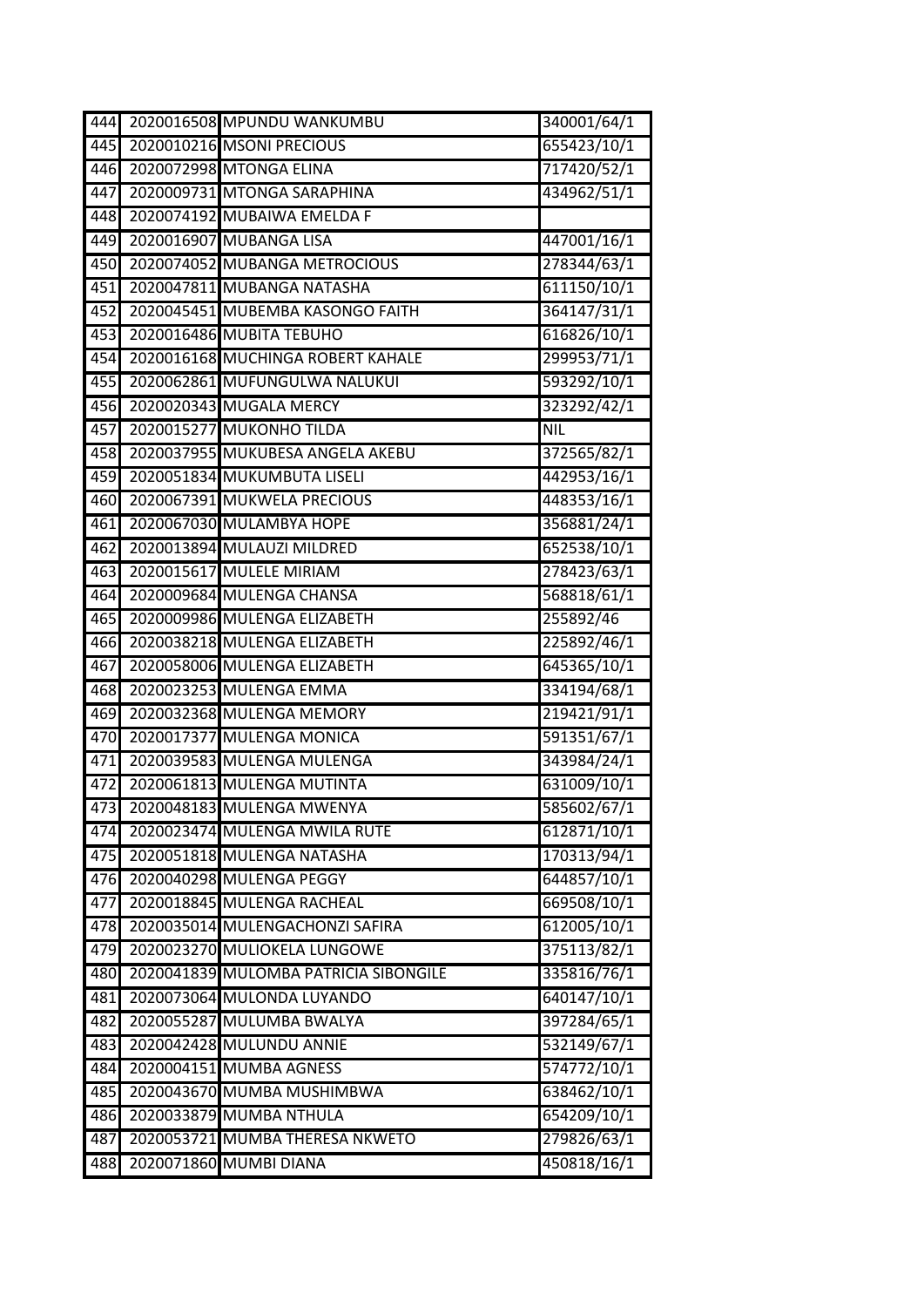| 489              | 2020013975 MUMBI MUSONDA             | 633390/10/1 |
|------------------|--------------------------------------|-------------|
| 490              | 2020056844 MUNDIA FAITH MUYUNDA      | 632734/10/1 |
| 491              | 2020066017 MUNDIA MWENDABAI          | 556187/61/  |
| 492              | 2020026503 MUNENGA TRACY             | 375955/73/1 |
| 493              | 2020043653 MUNGEZI VESTINE           | 627151/99/3 |
| 494              | 2020009994 MUNGULUBE CHANDA          | 445585/16/1 |
| 495              | 2020005620 MUNGUNDA TEBUHO           | 611715/10/1 |
| 496              | 2020011409 MUNKOMBWE HLEZIPI         | 586932/10/1 |
| 497              | 2020032082 MUNTHALI TAMENJI          | 245474/41/1 |
| 498              | 2020070138 MUNTHALI VITUMBIKO        | 566578/61/1 |
| 499              | 2020042126 MUNYAMA ANITA             | 604061/10/1 |
| 500              | 2020049147 MUNZENZI WANA             | 357459/24/1 |
| 501              | 2020040221 MUSA ESNART               | 658389/10/1 |
| 502              | 2020017555 MUSHABATI MARTHA NANJEKE  | 627609/10/1 |
| 503              | 2020014700 MUSHAUKWA ETAMBUYU        | 648245/10/1 |
| 504              | 2020009919 MUSHENYWA MONDE MARIA     | 614213/10/1 |
| 505              | 2020042827 MUSHILI AGNESS MUKUKA     | 622254/10/1 |
| 506              | 2020019876 MUSHILI BWALYA            | 653633/10/1 |
| 507              | 2020048434 MUSHIYI BIBUSA            | 623187/10/1 |
| 508              | 2020022737 MUSHOTA PURITY            | 371767/64/1 |
| 509              | 2020029464 MUSOMBWE DARLLEN          | 599865/67/1 |
| 510              | 2020067790 MUSONDA BEAUTY            | 445206/16/1 |
| 511              | 2020032091 MUSONDA BERTHA            | 622604/10/1 |
| 512              | 2020017415 MUSONDA DORIS             | 438103/16/1 |
| 513              | 2020066955 MUSONDA FATUMATA          | 597241/67/1 |
| 514              | 2020047438 MUSONDA FLAVIOUR          | 318071/42/1 |
| 515              | 2020069091 MUSONDA KAYULA FAITH      | 446588/16/1 |
| 516              | 2020023377 MUSONDA LISA              | 373889/64/1 |
| 517              | 2020064197 MUSONDA MAGDALENE         | 594327/10/1 |
| 518              | 2020013126 MUSONDA MARGRET           | 631315/10/1 |
| 519              | 2020064308 MUSONDA MARIA             | 594326/10/1 |
| 520              | 2020023342 MUSONDA MIRRIAM           | 615909/10/1 |
| 521              | 2020064766 MUSONDA PRINCESS          | 348698/31/1 |
| 522              | 2020059665 MUSONDA RUTH BUPE         | 600675/67/1 |
| $\overline{523}$ | 2020021374 MUSUKUMA MAJORY           | 608372/10/1 |
| 524              | 2020028476 MUSUNTE ETAMBUYU          | 376775/66/1 |
| 525              | 2020061031 MUSWATILA MERCY STELLA    | 617331/10/1 |
| 526              | 2020054213 MUTABO ESPINE             | 194740/25/1 |
| 527              | 2020074028 MUTAFELA WAMUNDILA MAGGIE | 367862/82/1 |
| 528              | 2020061121 MUTALE CHOTA              | 586384/67/1 |
| 529              | 2020017024 MUTALE GRACE              | 666020/10/1 |
| 530              | 2020067102 MUTALE HARRIET            | 602577/10/1 |
| 531              | 2020051494 MUTALE JANE               | 155659/49/1 |
| 532              | 2020008173 MUTALE MULWANI MAY        | 234430/77/1 |
| 533              | 2020012600 MUTALE NATASHA            | 648901/10/1 |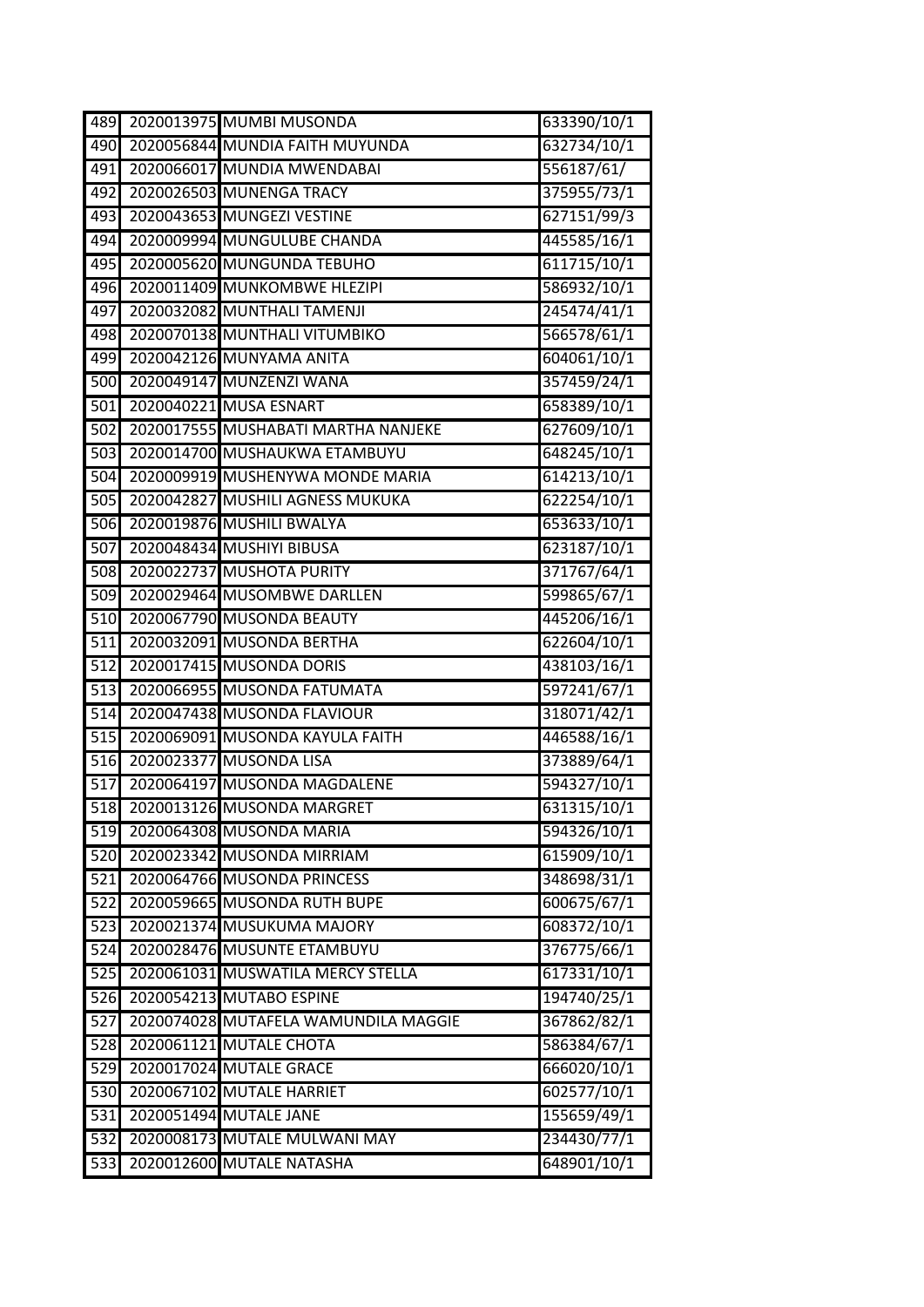| 534              | <b>2020033330 MUTALE NICOLE</b>   | 598069/67/1 |
|------------------|-----------------------------------|-------------|
| $\overline{535}$ | 2020055848 MUTAMBO EDINAH         | 587497/67/1 |
| 536              | 2020051338 MUTAMBO LYDIA          | 554447/61/1 |
| 537              | 2020021986 MUTAMBO TOZYANI        | 656229/10/1 |
| 538              | 2020037289 MUTAMPUKA CYNTHIA      | 588731/67/1 |
| 539              | 2020032121 MUTANDI IREEN          | 257251/18/1 |
| 540              | 2020029081 MUTATI JACQUELINE      | 372921/64/1 |
| 541              | 2020023989 MUTATI WINIFRIDAH      | 372922/64/1 |
| 542              | 2020026228 MUTAWA MASEBO          | 369946/64/1 |
| 543              | 2020017440 MUTELO ABIGAIL         | 652369/10/1 |
| 544              | 2020047314 MUTEMBO KABWELA        | 570984/61/1 |
| 545              | 2020058073 MUTOKAMBALI JOSLYN     | 618265/10/1 |
| 546              | 2020073960 MUWOWO AGNESS          | 377127/64/1 |
| 547              | 2020065096 MUYUNDA MALIWA         | 669539/10/1 |
| 548              | 2020058219 MUZIRA PERUSI          | 558343/69/1 |
| 549              | 2020068559 MUZUNDU CHUMA JULIANA  | 367281/64/1 |
| 550              | 2020017776 MVULA ABIGAIL          | 664398/10/1 |
| 551              | 2020007002 MVULA GRACE            | 666235/10/1 |
| 552              | 2020048779 MVULA NATASHA          | 373672/64/1 |
| 553              | 2020070855 MWAANGA LWEENDO        | 300068/71/1 |
| 554              | 2020016401 MWAANGA SINTA          | 236811/77/1 |
| 555              | 2020015561 MWABA JANET            | 280044/63/1 |
| 556              | 2020064928 MWALE ALICE            | 458541/53/1 |
| 557              | 2020008815 MWALE CONSTANCE        | 416001/67/1 |
| 558              | 2020046849 MWALE ESTHER           | 622631/67/1 |
| 559              | 2020027186 MWALE FANNY            | 617691/10/1 |
| 560              | 2020049007 MWALE FELISTUS         | 668107/10/1 |
| 561              | 2020073200 MWALE FRANCINE         | 665055/10/1 |
| 562              | 2020061830 MWALE KABWE            | 387400/43/1 |
| 563              | 2020043041 MWALE PRISCA LUSUNGU   | 609577/10/1 |
| 564              | 2020046806 MWALE SARAH            | 466543/53/1 |
| 565              | 2020067081 MWALE SARAH            | 438567/16/1 |
| 566              | 2020033356 MWALE TRYPHEANA        | 394563/65/1 |
| 567              | 2020009820 MWALE VERONICA         | 382300/66/1 |
| 568              | 2020067935 MWALI BEATRICE         | 370965/64/1 |
| 569              | 2020039281 MWAMBA ANGELA MWAMBA   | 567021/16/1 |
| 570              | 2020015269 MWAMBA MERCY           | 299741/71/1 |
| 571              | 2020039061 MWANACHINGWALA DUBA    | 463511/74/1 |
| $\overline{572}$ | 2020035341 MWANAKUFWA CYNTHIA M.  | 360301/31/1 |
| 573              | 2020035006 MWANANGOBWE CONSTANCE  | 636363/10/1 |
| 574              | 2020069211 MWANDONGO MARY         | 230239/91/1 |
| 575              | 2020068338 MWANDONGO MARYSIANA    | 230238/91/1 |
| 576              | 2020053268 MWANGE VERONICA MULEBA | 372280/64/1 |
| 577              | 2020073706 MWANSA BWALYA          | 379592/66/1 |
| 578              | 2020050781 MWANSA CATHERINE       | 156160/93/1 |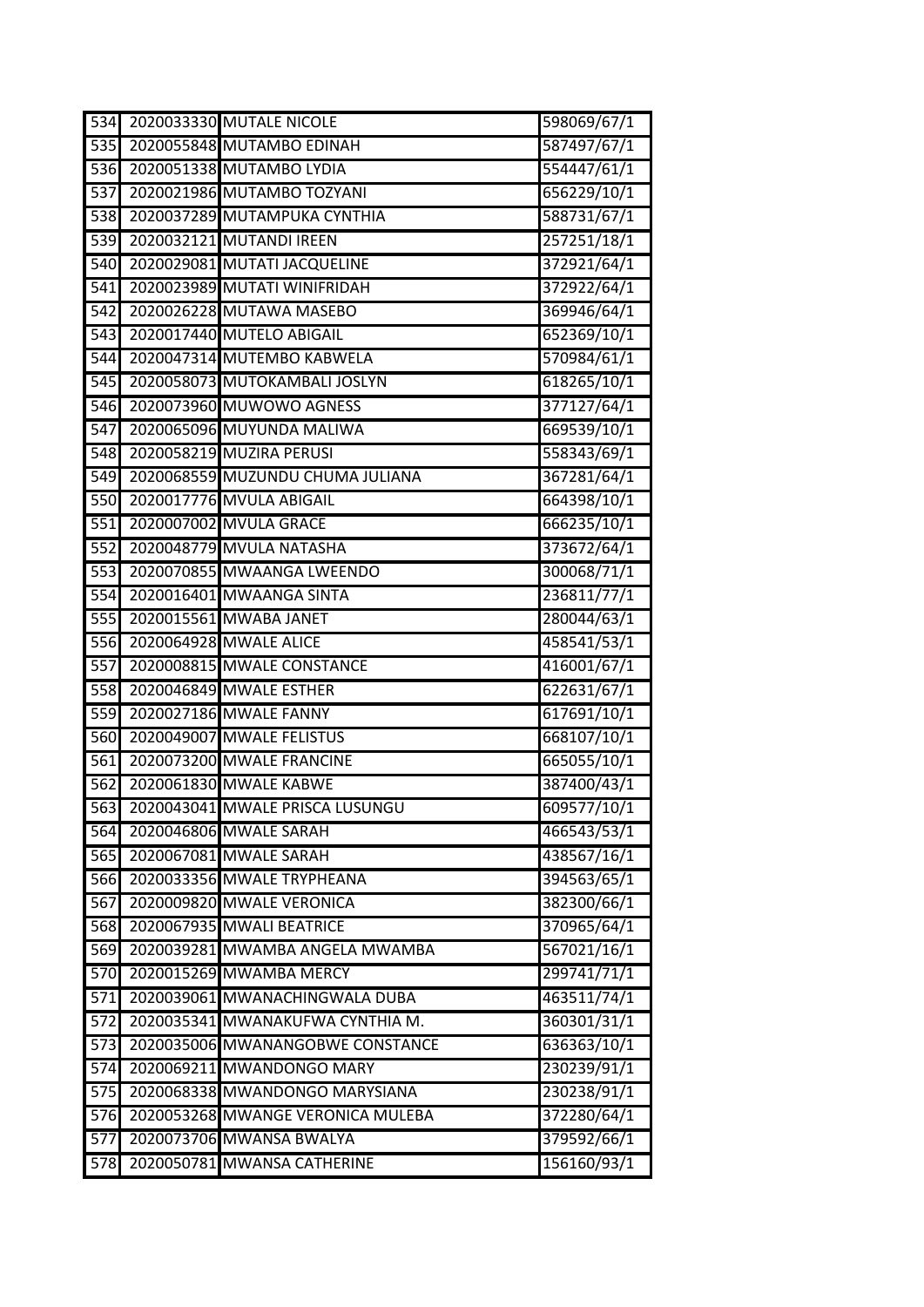| 579 | 2020049783 MWANSA DIANA               | 393630/65/1 |
|-----|---------------------------------------|-------------|
| 580 | 2020073994 MWANSA HEZAL               | 230074/91/1 |
| 581 | 2020009561 MWANSA JANET               | 226462/35/1 |
| 582 | 2020039486 MWANSA KALONDE             | 373907/64/1 |
| 583 | 2020017792 MWANSA LISA                | 654942/10/1 |
| 584 | 2020064987 MWANSA MERCY               | 213582/18/1 |
| 585 | 2020071371 MWANSA NATASHA             | 667580/10/1 |
| 586 | 2020070057 MWANSAMBO CHARITY T.S      | 654519/10/1 |
| 587 | 2020011166 MWANZA BLESSINGS           | 660794/10/1 |
| 588 | 2020064821 MWANZA EMMIE               | 599735/10/1 |
| 589 | 2020043882 MWANZA PATIENCE            | 652653/10/1 |
| 590 | 2020031264 MWANZA PRECIOUS NSABILA    | 377352/66/1 |
| 591 | 2020006243 MWANZA RUTH                | 378048/66/1 |
| 592 | 2020048191 MWANZA TAONGA              | 343266/68/1 |
| 593 | 2020053349 MWANZA TAONGA MADREN       | 600434/67/1 |
| 594 | 2020006456 MWAPE ALICE                | 250372/18/1 |
| 595 | 2020009251 MWAPE DEOCRECIOUS          | 299857/45/1 |
| 596 | 2020027721 MWAPE MWABA                | 537275/61/1 |
| 597 | 2020029006 MWASE SHILOH               | 171520/58/1 |
| 598 | 2020063735 MWEEMBA LUYANDO            | 376856/64/1 |
| 599 | 2020008505 MWEEMBA ROYCE              | 468296/74/1 |
| 600 | 2020007304 MWEETWA MWEEMBA            | 376193/73/1 |
| 601 | 2020025434 MWELA MARTHA               | 447374/16/1 |
| 602 | 2020017474 MWELWA CHILUFYA            | 616140/10/1 |
| 603 | 2020027461 MWELWA DORIS               | 621926/10/1 |
| 604 | 2020044471 MWELWA SHARON              | 346705/31/1 |
| 605 | 2020041154 MWENDA CHIPO               | 627572/10/1 |
| 606 | 2020074001 MWENDA NCHIMUNYA           | 376289/82/1 |
| 607 | 2020035693 MWENYA MULENGA FAITH       | 664705/10/1 |
|     | 608 2020064669 MWEPYA LILLIAN MULOMBA | 354112/32/1 |
| 609 | 2020006545 MWERWA SARAFINA            | 325165/32/1 |
| 610 | 2020043262 MWEWA DIANA                | 440565/16/1 |
| 611 | 2020018225 MWEWA NATASHA              | 370070/64/1 |
| 612 | 2020047781 MWIBILILE SALIFYANJI       | 376726/64/1 |
| 613 | 2020038951 MWIINGA AGNESS NAMWIINGA   | 463465/74/1 |
| 614 | 2020059606 MWIINGA CYNTHIA            | 375094/73/1 |
| 615 | 2020015285 MWIINGA LISA               | 549964/61/1 |
| 616 | 2020063816 MWIINGA MIRRIAM            | 601072/69/1 |
| 617 | 2020034646 MWIINGA NAMWIINGA          | 211632/77/1 |
| 618 | 2020010747 MWIINGA NCHIMUNYA          | 208503/19/1 |
| 619 | 2020039826 MWITWA ANASTASIA           | 380876/66/1 |
| 620 | 2020016966 NABITA BESNART             | 437254/16/1 |
| 621 | 2020038005 NACHANGWA WANGUVWA         | 562514/61/1 |
| 622 | 2020012979 NACHELA ESTELLE            | 167246/95/1 |
| 623 | 2020059908 NACHILIMA LYDIA            | 249999/41/1 |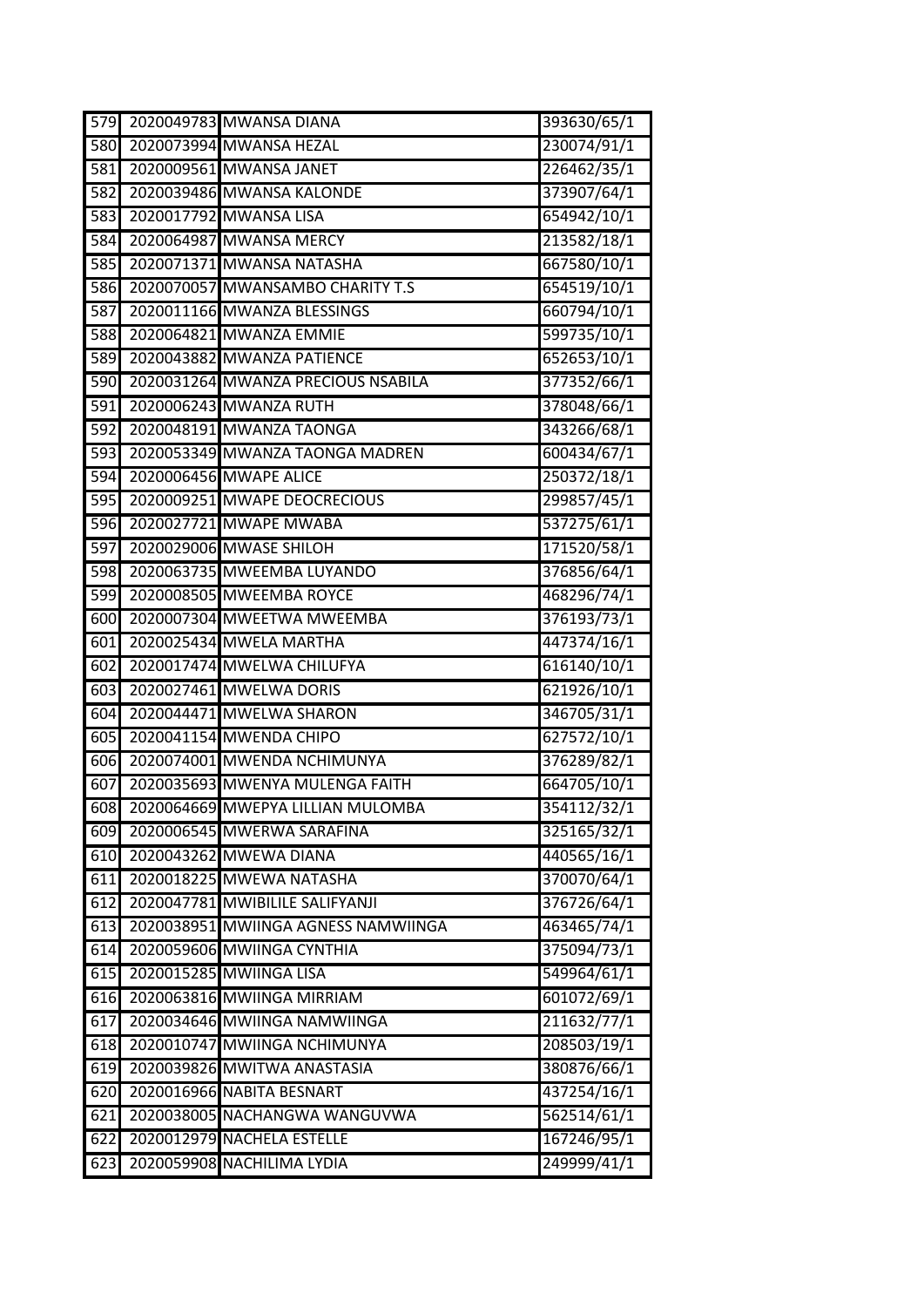| 624              | 2020005611 NACHILONGO LUMBANJI          | 589713/10/1 |
|------------------|-----------------------------------------|-------------|
| 625              | 2020007444 NACHIMATA PRECIOUS           | 380797/66/1 |
| 626              | 2020067382 NACHIVULA MWAKA              | 290395/47/1 |
| 627              | 2020005212 NACHULA RITA MWAKA           | 648771/10/1 |
| 628              | 2020024136 NAKAANDA CLARA               | 296318/71/1 |
| 629              | 2020054108 NAKAMBA LOVENESS             | 292007/15/1 |
| 630              | 2020046555 NAKAMBA PRUDENCE             | 373523/64/1 |
| 631              | 2020064952 NAKANYIKA CHITUNDU           | 677316/10/1 |
| 632              | 2020006316 NAKANYIKA HELLEN             | 617670/10/1 |
| 633              | 2020070847 NAKANYIKA IVWANANJI          | 376733/64/1 |
| 634              | 2020049589 NAKANYIKA PROSSY             | 374881/64/1 |
| 635              | 2020069873 NAKAONA NDANJI               | 256655/18/1 |
| 636              | 2020031957 NAKAONGA GLORIA              | 159646/95/1 |
| 637              | 2020024195 NAKAONGA JANE CHITO          | 618187/10/1 |
| 638              | 2020002639 NAKAPWILA VIRGINIA           | 567524/61/1 |
| 639              | 2020015978 NAKAUNDI NJAVWA              | 257348/18/1 |
| 640              | 2020018811 NAKAZWE MONICA               | 623359/10/1 |
| 641              | 2020002060 NAKAZWE STEPHANIA            | 555586/61/1 |
| 642              | 2020004089 NALIKENA MAYEYA              | 622773/10/1 |
| 643              | 2020049058 NALOMBA JOYCE                | 396552/43/1 |
| 644              | 2020045834 NALOMBA SUWILANJI            | 590564/10/1 |
| 645              | 2020057671 NALUBAMBA ELINA              | 234318/72/1 |
| 646              | 2020047888 NALUNJILI NATASHA            | 648564/10/1 |
| 647              | 2020025469 NALWAMBA GRACE LUKUNDO       | 399436/43/1 |
| 648              | 2020052822 NALWIMBA TUSANKINE CATHERINE | 397222/65/1 |
| 649              | 2020038153 NAMANGOLWA ANNIE             | 373601/82/1 |
| 650              | 2020047047 NAMBALA CHIPEGO JERETINAH    | 362122/24/1 |
| $\overline{651}$ | 2020034808 NAMBELA DEBORAH              | 368215/64/1 |
| 652              | 2020003881 NAMBELA JESSY                | 592121/67/1 |
| 653              | 2020006499 NAMBEYA GILLIAN CHITANDA     | 612068/10/1 |
| 654              | 2020047471 NAMBEYE CLARA                | 166692/95/1 |
| 655              | 2020054019 NAMBEYE NELLY                | 598756/67/1 |
| 656              | 2020065347 NAMBILE LUKUNDO              | 361054/24/1 |
| 657              | 2020006430 NAMFUKWE MWICHE              | 318333/42/1 |
| 658              | 2020048558 NAMFUKWE SHANNICE            | 164181/95/1 |
| 659              | 2020036924 NAMONJE CAREEN               | 161721/95/1 |
| 660              | 2020067480 NAMUCHANA PATIENCE           | 136928/26/1 |
| 661              | 2020014271 NAMUKOKO BEAUTY              | 378556/64/1 |
| 662              | 2020025337 NAMUKOKO PHAIDESSY           | 300346/45/1 |
| 663              | 2020068141 NAMUKONDA MWAKA              | 603360/67/1 |
| 664              | 2020056780 NAMUKONDE SUWILANJI          | 372872/66/1 |
| 665              | 2020029243 NAMUMBA SALIFYANJI           | 296353/71/1 |
| 666              | 2020033178 NAMUNTALA ANGELA             | 607232/10/1 |
| 667              | 2020053179 NAMUSAMBA FELISTUS           | 603301/67/1 |
| 668              | 2020022397 NAMUTENDA GRACE              | 339191/68/1 |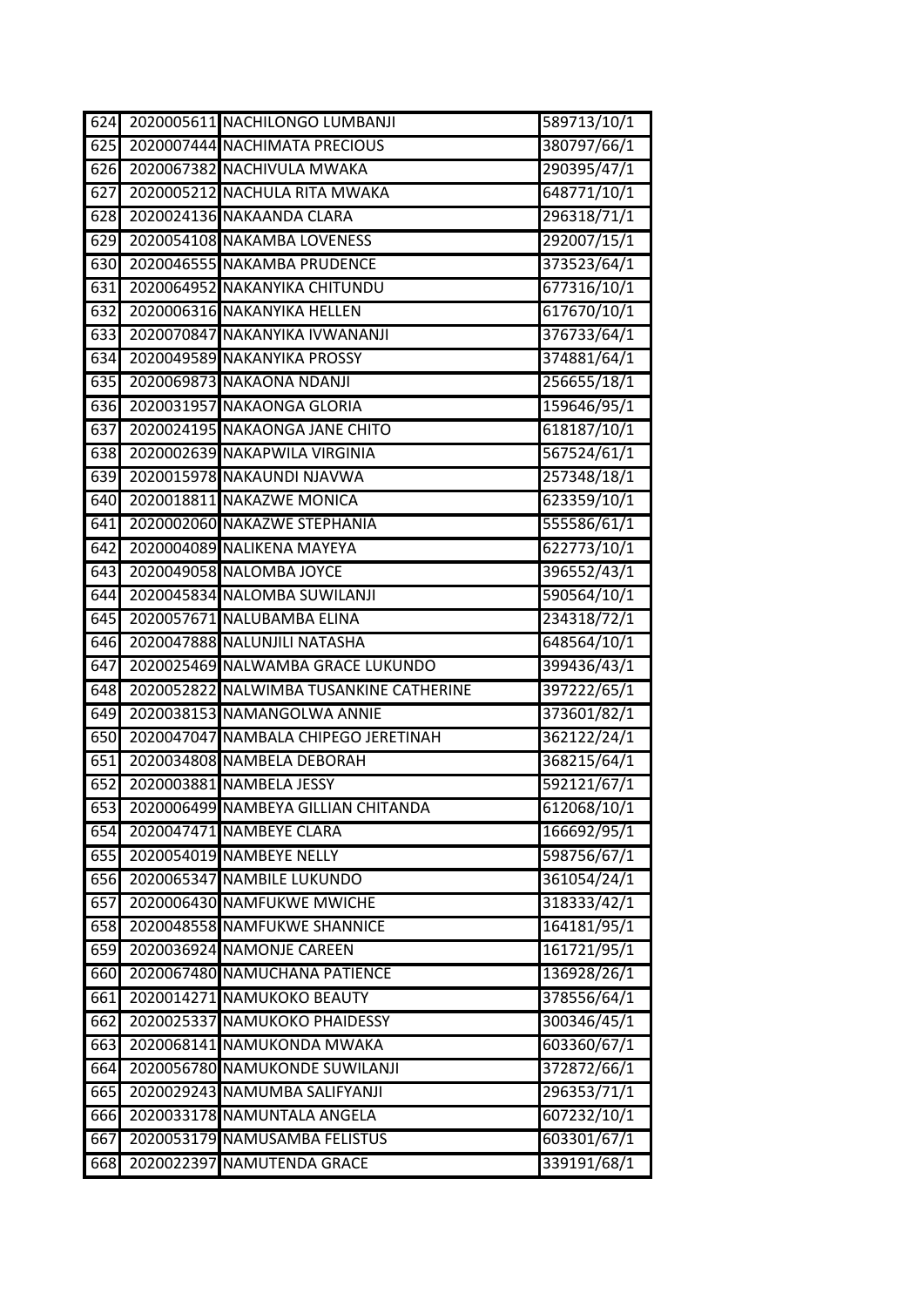| 669 | 2020065690 NAMUTENDA LUKUNDO LIENJE   | 575703/10/1         |
|-----|---------------------------------------|---------------------|
| 670 | 2020018390 NAMWAWA SARAH              | 165060/95/1         |
| 671 | 2020074036 NAMWILA MUCHEMWA           | 371942/64/1         |
| 672 | 2020008360 NAMWINGA SUWILANJI         | 651235/10/1         |
| 673 | 2020007533 NAMYNYOLA NIZA             | 359002/24/1         |
| 674 | 2020065592 NANGOYI NAOMI LUKUNDO      | 597708/67/1         |
| 675 | 2020031761 NANKAMBA GIFT              | 438427/16/1         |
| 676 | 2020014823 NANTANGA KUZIPA MAKWAZA    | 347684/31/1         |
| 677 | 2020010585 NANYANGWE CHOMBA LUKUNDO   | 688136/52/1         |
| 678 | 2020039541 NAWILA NAMONJE             | 596972/67/1         |
| 679 | 2020010577 NDELE INONGE RUTH          | 289608/83/1         |
| 680 | 2020049104 NDHLOVU AMANDA             | FN 743285           |
| 681 | 2020070626 NDHLOVU ANNIE              | 306361/13/1         |
| 682 | 2020022915 NDHLOVU KETTY              | 625698/10/1         |
| 683 | 2020002680 NDIMBA CATHERINE           | 277492/63/1         |
| 684 | 2020007894 NDOLOPA WIZA               | 602786/10/1         |
| 685 | 2020061635 NEBA TAPIWA EUNICE         | 564221/10/1         |
| 686 | 2020044285 NG'AMBI SUSAN              | 659624/10/1         |
| 687 | 2020029430 NG'OMA HOPE                | 331075/62/1         |
| 688 | 2020067803 NGANDU CHANDA              | 567193/61/1         |
| 689 | 2020048965 NGANDWE RACHEAL            | 553454/61/1         |
| 690 | 2020058642 NGENDA INONGE              | 591329/67/1         |
| 691 | 2020010259 NGOLANE ANITA              | 358918/24/1         |
| 692 | 2020045885 NGOMA ESTHER               | 613591/10/1         |
| 693 | 2020060027 NGONA JERRINE              | 576745/67/1         |
| 694 | 2020071126 NGOSA BELLAN               | 449624/16/1         |
| 695 | 2020065436 NGOSA CHILUMBA             | 277464/63/1         |
| 696 | 2020048728 NGOSA NAOMI MPAPWA         | $\frac{616711}{10}$ |
| 697 | 2020019191 NGULUBE CHANDA             | 375073/73/1         |
| 698 | 2020022141 NGULUBE NATASHA            | 388537/65/1         |
| 699 | 2020041057 NGWALE THANDIWE            | 550023/61/1         |
| 700 | 2020039478 NGWIRA TAONGA              | 629379/10/1         |
| 701 | 2020037424 NJAMBA KAMAYA              | 412823/10/1         |
| 702 | 2020068672 NJELESANI KABASO STEPHANIE | 550080/61/1         |
| 703 | 2020013827 NJOBVU FAITH               | 653837/10/1         |
| 704 | 2020009081 NJOVU DINIWE               | 457100/74/1         |
| 705 | 2020066203 NKANDU ANNASTASIA          | 631817/10/1         |
| 706 | 2020014696 NKANDU CHANDA              | 368659/64/1         |
| 707 | 2020037815 NKANDU LUYANDO             | 252697/71/1         |
| 708 | 2020027429 NKHATA BUPE MERCY          | 353891/24/1         |
| 709 | 2020020246 NKHATA CHRISTINE           | 374047/82/1         |
| 710 | 2020025931 NKHATA EMELLA              | 648966/10/1         |
| 711 | 2020052814 NKHATA PURITY              | 596010/67/1         |
| 712 | 2020065568 NKHATA RABECCA             | 598422/67/1         |
| 713 | 2020006782 NKHATA ROSEMARY TIONGE     | 604629/10/1         |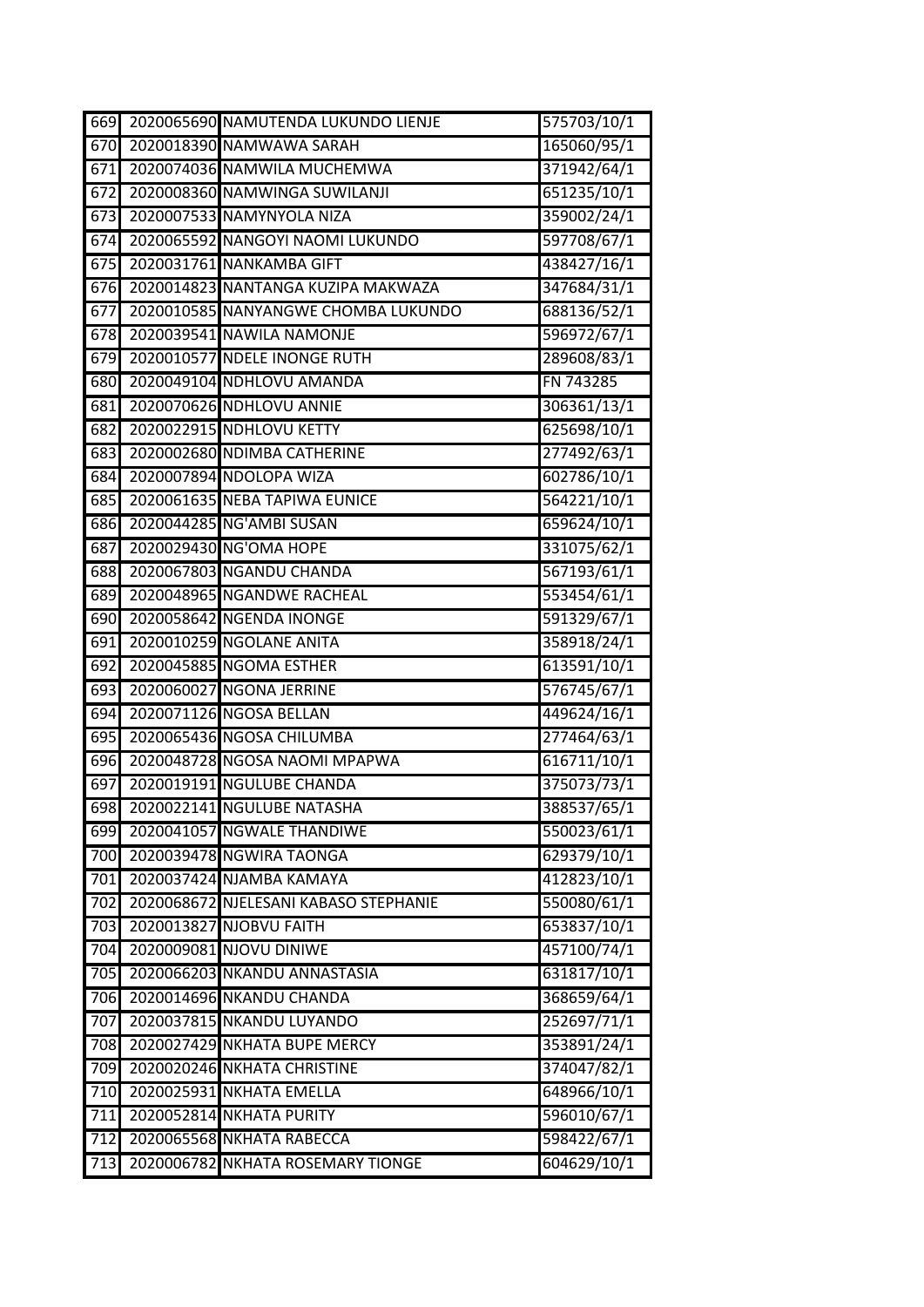| 714              | 2020005085 NKOLE NKOLE              | 372782/64/1  |
|------------------|-------------------------------------|--------------|
| $\overline{715}$ | 2020034417 NKONDE THERESA MWILA     | 700718/52/1  |
| 716              | 2020052725 NKUMBI ELIZABETH         | 374074/64/1  |
| 717              | 2020036720 NKWAPU MERCY             | 153063/78/1  |
| 718              | 2020057425 NKWAZI NELO              | 566136/61/1  |
| 719              | 2020031124 NKWILIMBA JANE           | 653194/10*/1 |
| $\overline{720}$ | 2020047144 NOOMBE NAMOONGA          | 626450/10/1  |
| $\overline{721}$ | 2020055155 NSAMBA FEBBY MWILA       | 371164/64/1  |
| $\overline{722}$ | 2020071495 NSANG'ANYI THERESA       | 654582/10/1  |
| 723              | 2020017148 NSANI ROYDAH MULENGA     | 558019/61/1  |
| 724              | 2020069881 NSEMBE PRISCILLA         | 586115/67/1  |
| 725              | 2020016095 NSOFU NATASHA            | 720401/52/1  |
| $\overline{726}$ | 2020023792 NSOFWA SHEKINAH          | 161399/95/1  |
| 727              | 2020046202 NSONGELA TENGU SHADES    | 226249/91/1  |
| 728              | 2020050048 NTAULU NAKWETI JOYCE     | 669701/10/1  |
| 729              | 2020022222 NYAMBE LIYALI            | 377334/82/1  |
| 730              | 2020056810 NYANGA ROSEMARY          | 372639/64/1  |
| 731              | 2020066246 NYANGU TAPIWA            | 378617/64/1  |
| $\overline{732}$ | 2020004194 NYASULU LUCY             | 640152/10/1  |
| $\overline{733}$ | 2020022818 NYEMBA RUTH              | 368317/64/1  |
| 734              | 2020056259 NYIMBILI LUCKNESS F.     | 302164/13/1  |
| $735$            | 2020015064 NYIMBILI MOLLIA          | 968778/52/2  |
| 736              | 2020021137 NYIMBIRI JESSTINA TOWELA | 155763/93/1  |
| 737              | 2020018730 NYIRENDA AGNESS          | 577395/10/1  |
| 738              | 2020015366 NYIRENDA AMANDA          | 204217/19/1  |
| 739              | 2020042703 NYIRENDA BERTHA          | 661310/10/1  |
| 740              | 2020003856 NYIRENDA FLATA           | 637653/10/1  |
| 741              | 2020073978 NYIRENDA MERCY           | 729377/52/1  |
| $\overline{742}$ | 2020011301 NYIRENDA MWANIDA         | 665324/10/1  |
| 743              | 2020026856 NYIRENDA THOKOZILE       | 573364/10/1  |
| 744              | 2020022923 NYIRONGO PHELILE         | 581154/10/1  |
| 745              | 2020069890 NYIRONGO TAONGA          | 444279/16/1  |
| 746              | 2020024748 NYONDO MIRRIAM           | 277821/63/1  |
| 747              | 2020072343 NYONI CYNTHIA M          | 661426/10/1  |
| 748              | 2020048906 NZALA DAMARIS            | 565061/61/1  |
| 749              | 2020056119 NZALA MEMORY             | 449078/16/1  |
| 750              | 2020048299 NZALA MERVIS             | 236674/77/1  |
| 751              | 2020005816 NZAMUKAMBAHO MARTHA      | 619908/10/1  |
| 752              | 2020060515 NZIMA MERCY              | 572913/10/1  |
| 753              | 2020018934 OLLANDI KUZIPA TIFFANY   | 664683/10/1  |
| 754              | 2020045940 OLOPA ADINA              | 587565/67/1  |
| 755              | 2020058031 PASI BLESSINGS LUYANDO   | 617410/10/1  |
| 756              | 2020038609 PELEKA CHIPEGO           | 614499/10/1  |
| 757              | 2020016311 PHIRI ADINAS             | 612750/10/1  |
| 758              | 2020072181 PHIRI AHMED              | 203086/19/1  |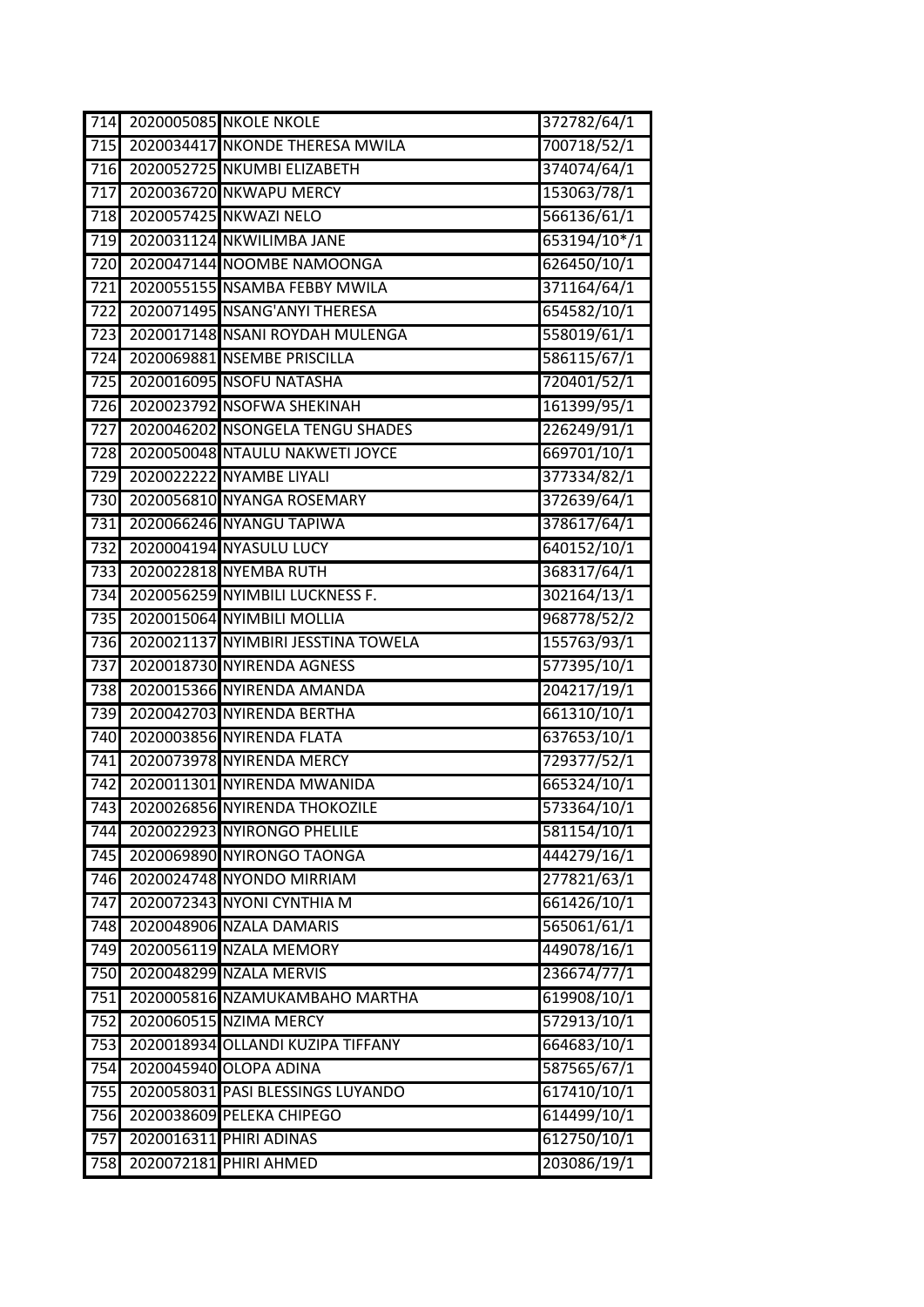| 759              |                        | 2020033275 PHIRI ANGELA             | 613137/10/1          |
|------------------|------------------------|-------------------------------------|----------------------|
| 760              |                        | 2020057701 PHIRI DORCAS             | 718290/52/1          |
| 761              | 2020053128 PHIRI FAITH |                                     | 590703/67/1          |
| 762              |                        | 2020008114 PHIRI FAITH STELLA       | 462648/74/1          |
| 763              | 2020065614 PHIRI IDINE |                                     | 152129/69/1          |
| 764              |                        | 2020005069 PHIRI JULLIEN            | 612015/10/1          |
| 765              |                        | 2020026953 PHIRI LENAH              | 660864/10/1          |
| 766              |                        | 2020073242 PHIRI MATILDAH           | 540308/10/1          |
| 767              |                        | 2020072505 PHIRI MUTALE             | 378603/64/1          |
| 768              |                        | 2020057387 PHIRI MWANSA             | 567924/61/1          |
| 769              |                        | 2020011298 PHIRI NATALYA            | 627161/10/1          |
| 770              | 2020054027 PHIRI NELIA |                                     | 443516/51/1          |
| 771              |                        | 2020031329 PHIRI PATRICIA           | 634940/10/1          |
| $\overline{772}$ |                        | 2020068818 PHIRI PAULYN CHILUFYA    | 588359/67/1          |
| 773              | 2020072670 PHIRI RUTH  |                                     | 439859/53/1          |
| 774              |                        | 2020062534 PHIRI SARAH              | 648874/10/1          |
| 775              |                        | 2020034301 PHIRI SARAH              | 569488/10/1          |
| 776              |                        | 2020024527 PHIRI SIPHIWE            | 434485/16/1          |
| 777              |                        | 2020072980 PHIRI TAONGA             | 367815/17/1          |
| 778              |                        | 2020013771 PHIRI TAONGA             | 655674/10/1          |
| 779              |                        | 2020056623 PHIRI THANDIWE           | 471034/74/1          |
| 780              |                        | 2020048043 PHIRI THERESA            | 446143/16/1          |
| 781              |                        | 2020027259 PHIRI VANESSA TAONGA     | 637290/10/1          |
| 782              |                        | 2020013479 PUMULO MONDE             | 602597/10/1          |
| 783              |                        | 2020025833 PUPE YVONNE              | 360368/24/1          |
| 784              |                        | 2020027232 RIOUX NATASHA            | 549090/61/1          |
| 785              |                        | 2020070031 SADOKI JOY CHISHIBA      | 637195/10/1          |
| 786              | 2020037254 SAILI LUCY  |                                     | 665809/10/1          |
| 787              |                        | 2020072351 SAKALA BEATRINAH         | 587300/10/1          |
| 788              |                        | 2020015307 SAKALA GRACE             | 299973/71/1          |
| 789              |                        | 2020004496 SAKALA HELLEN            | 566957/10/1          |
| 790              |                        | 2020073811 SAKALA LOOZED            | 298415/71/1          |
| 791              |                        | 2020011883 SAKALA MILDRED           | 252640/18/1          |
| 792              |                        | 2020048400 SAKALA NAOMI             | 210287/19/1          |
| 793              |                        | 2020027704 SAKALA ROSALIA CHIBEZA   | 574688/10/1          |
| 794              |                        | 2020013789 SAKALA SERAH             | 564920/61/1          |
| 795              |                        | 2020041308 SAKALA TAONGA            | 457898/53/1          |
| 796              |                        | 2020015234 SAKAPONDI FLORENCE       | 136564/26/1          |
| 797              |                        | 2020015218 SALASINI CHILENGWE       | 351020/10/1          |
| 798              |                        | 2020051648 SALATI LINDA             | 373287/66/1          |
| 799              |                        | 2020003325 SALUSEKI NYAMUKWATU lesa | 616374/10/1          |
| 800              |                        | 2020065924 SAMALENGI JACINTA        | 301251/71/1          |
| 801              |                        | 2020043424 SAMALESU PEZO            | 368388/64/1          |
| 802              |                        | 2020042070 SAMETA META              | 356896/24/1          |
| 803              |                        | 2020029677 SAMPA MUBANGA            | $\sqrt{648657/10}/1$ |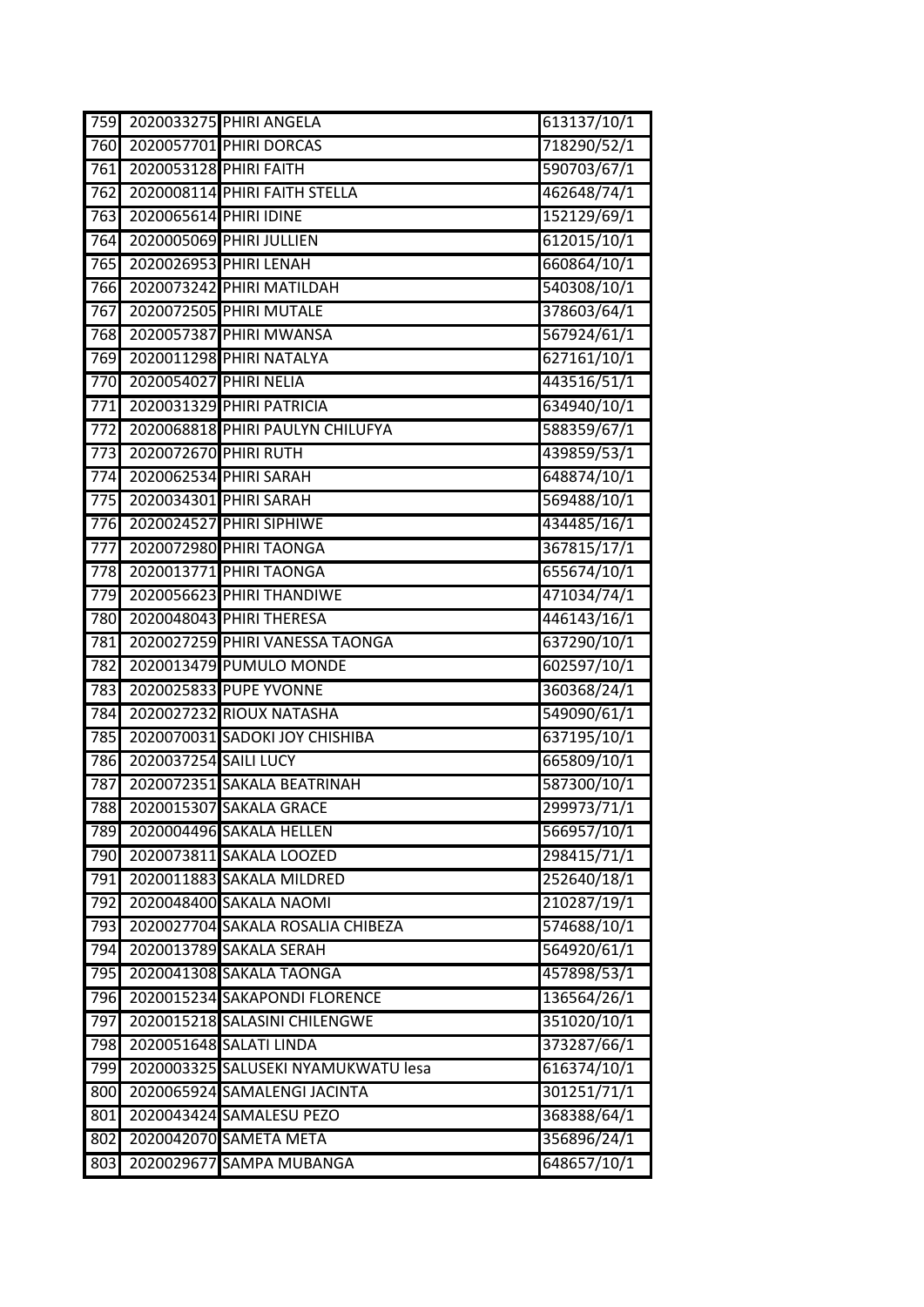| $\overline{804}$ | 2020074427 SANDRAM CATHERINE            | 565217/61/1 |
|------------------|-----------------------------------------|-------------|
| 805              | 2020008238 SANKOWA ROSE                 | 437700/16/1 |
| 806              | 2020061627 SANYAMBE MUYUNDA GETRUDE     | 678826/10/1 |
| 807              | 2020014769 SAPANOI MANGOLWA             | 659880/10/1 |
| 808              | 2020032279 SATULO ROYCE                 | 378290/66/1 |
| 809              | 2020032643 SENKWE ELIZABETH MITI        | 554282/61/1 |
| 810              | 2020072858 SHABISHABI THELMA            | 156265/69/1 |
| 811              | 2020003139 SHABOLYO GRACE               | 253665/18/1 |
| 812              | 2020018632 SHAKUMBILA FAVOUR ALICE      | 436542/16/1 |
| 813              | 2020058430 SHAMALEU LYDIA THEMBI        | 253716/18/1 |
| 814              | 2020072106 SHAMENDE NATASHA             | 654334/10/1 |
| 815              | 2020069326 SHAMIZHINGA NATASHA LOVENESS | 665906/10/1 |
| 816              | 2020041944 SHAMPILE LINESS              | 569191/61/1 |
| 817              | 2020012910 SHAMVU THANDIWE S.           | 367550/66/1 |
| 818              | 2020014343 SHASOKWE MALEELE             | 641050/10/1 |
| 819              | 2020066441 SHAWA ZELIPA                 | 639324/10/1 |
| 820              | 2020020866 SHIKAPUTO BWALYA             | 399123/43/1 |
| 821              | 2020026571 SHOLOKA JANET                | 381940/66/1 |
| 822              | 2020013533 SHULA FOSTER                 | 539887/61/1 |
| 823              | 2020066998 SHULU DOREEN                 | 601470/67/1 |
| 824              | 2020039354 SIACHENDA CHILELEKO CHOLWE   | 567870/61/1 |
| 825              | 2020013835 SIACHITEMBA CYNTHIA          | 667742/10/1 |
| 826              | 2020053918 SIALUBANJE LWEENDO DOROTHY   | 377949/73/1 |
| 827              | 2020031396 SIALUMANO EUNESTERZIA        | 298517/71/1 |
| 828              | 2020064073 SIAMAWA FAITH                | 662842/10/1 |
| 829              | 2020042452 SIAMAYUWA MWAKA              | 448854/16/1 |
| 830              | 2020038382 SIAME CATHERINE              | 668532/10/1 |
| 831              | 2020068958 SIAME MARGARET               | 564595/10/1 |
| 832              | 2020015897 SIAME MERCY MONICA           | 649272/10/1 |
| 833              | 2020068061 SIAME VICTORIA               | 684120/10/1 |
| 834              | 2020067277 SIANGULUBE CHOOLWE CHABOTA   | 669066/10/1 |
| 835              | 2020061295 SIATULYE EUNICE              | 558838/61/1 |
| 836              | 2020046831 SIBALWA HOPE                 | 635718/10/1 |
| 837              | 2020047969 SIBALWA LWEENDO              | 651479/10/1 |
| 838              | 2020041227 SIBANDA SIFISO               | 440428/16/1 |
| 839              | 2020024560 SICHALI WALUSUNGU            | 373366/64/1 |
| 840              | 2020067773 SICHELA BWALYA               | 634924/10/1 |
| 841              | 2020029898 SICHIPAMBA ELECT             | 332959/76/1 |
| 842              | 2020007151 SICHONE WIZA                 | 300383/71/1 |
| 843              | 2020024705 SIKAASWE ESTHER              | 375298/73/1 |
| 844              | 2020058243 SIKALUNDU ESTHER             | 300564/71/1 |
| 845              | 2020065843 SIKAONA SUWILANJI            | 441602/16/1 |
| 846              | 2020061741 SIKAZINDU THABO              | 632394/10/1 |
| 847              | 2020047004 SIKOBOSYA PHOSTINAH          | 301079/71/1 |
| 848              | 2020066068 SIKUTWA KHRISTINA            | 440687/16/1 |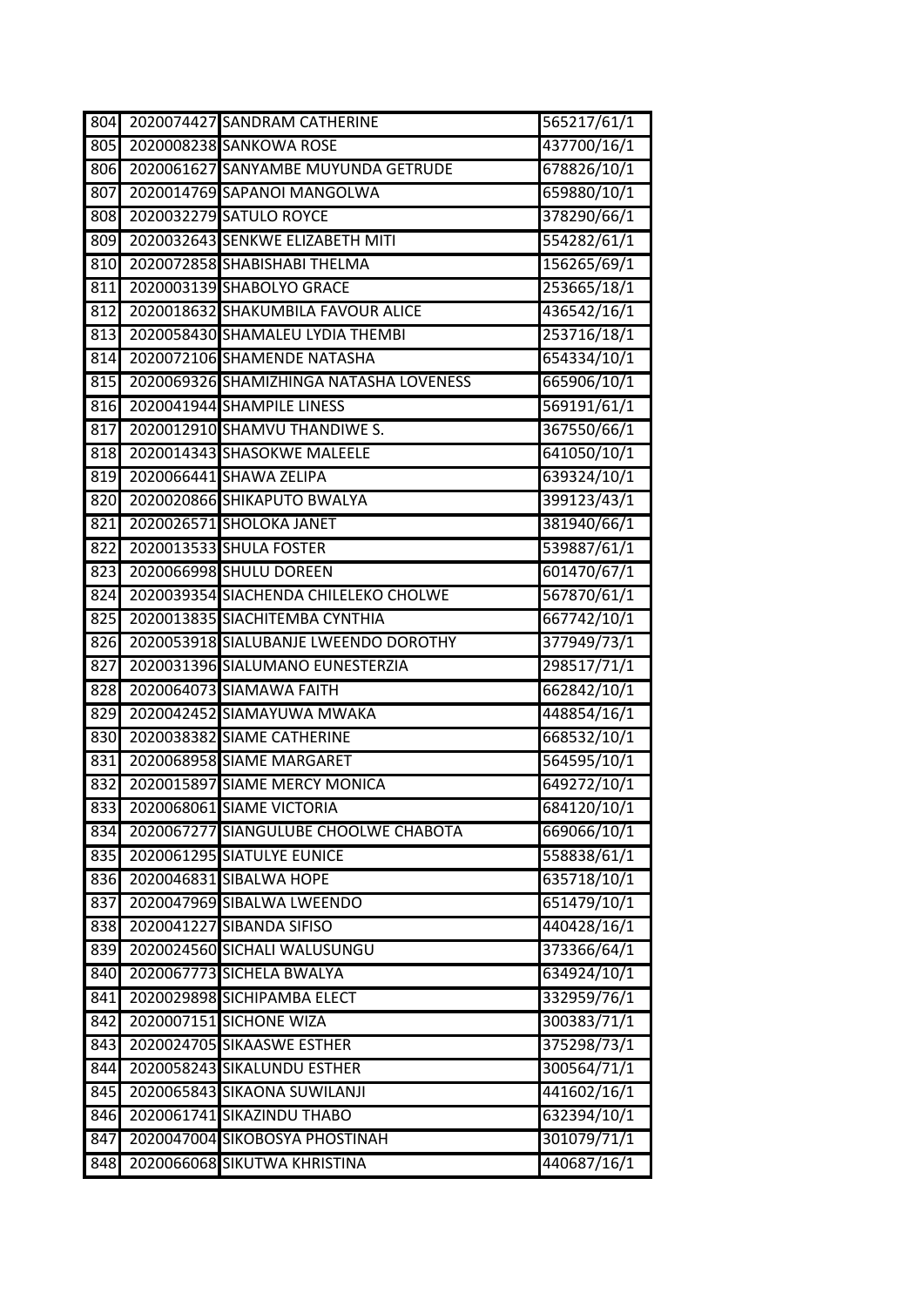| 849 |                       | 2020000245 SILUKA INONGE W.            | 350957/82/1 |
|-----|-----------------------|----------------------------------------|-------------|
| 850 |                       | 2020072513 SIMANGO WANDAI              | 641898/10/1 |
| 851 |                       | 2020051826 SIMANGOLWA PURITY MBAALA    | 663102/10/1 |
| 852 |                       | 2020037050 SIMATENDE LAVEIL            | 234645/77/1 |
| 853 |                       | 2020035286 SIMAUBI CHILESHE            | 597592/10/1 |
| 854 |                       | 2020023091 SIMUKONDE GLORIA SANKANANJI | 186753/55/1 |
| 855 |                       | 2020013886 SIMUYABA NCHIMUNYA          | 379423/73/1 |
| 856 |                       | 2020061244 SIMWABA SUWILANJI MUMBA     | 652022/10/1 |
| 857 |                       | 2020051800 SINDANO KUSWEPA             | 665915/10/1 |
| 858 |                       | 2019062917 SINDEMBO PURITY             | 576681/10/1 |
| 859 |                       | 2020044510 SINYINDA CAROL              | 614240/10/1 |
| 860 |                       | 2020006031 SIPALO NETA                 | 374973/66/1 |
| 861 |                       | 2020043947 SIPOPA MINYOI               | 265769/84/1 |
| 862 |                       | 2020013843 SITIMELA NETTY NATASHA      | 341985/68/1 |
| 863 |                       | 2020052130 SITUMBEKO SERAH NESEHO      | 197058/82/1 |
| 864 |                       | 2020003694 SITWALA MACWANI SACIKA      | 567233/10/1 |
| 865 |                       | 2020031515 SIVULA KUTEMBA SHANNON      | 333945/76?1 |
| 866 |                       | 2020018306 SIWALE LOVENESS             | 366770/64/1 |
| 867 |                       | 2020062461 SIWAWA RHODAH               | 655242/10/1 |
| 868 |                       | 2020051982 SIYANGA MEMORY              | 601917/67/1 |
| 869 |                       | 2020025710 SOKO DEBORAH                | 429506/16/1 |
| 870 |                       | 2020017008 SOKONI NGOMA                | 662630/10/1 |
| 871 |                       | 2020041774 SOKWE BLESSED               | 290353/15/1 |
| 872 |                       | 2020053021 SONGISO MUSHIBA             | 372514/64/1 |
| 873 |                       | 2020015421 SOSALA CHOLWE KAREN         | 619691/10/1 |
| 874 |                       | 2020071452 SUNKUTU MULEYA              | 256194/18/1 |
| 875 |                       | <b>2020013878 TANKEN VIVIAN</b>        | 546669/61/1 |
| 876 |                       | 2020060906 TEMBO ALINED                | 602826/10/1 |
| 877 |                       | 2020021757 TEMBO EMELIA                | 451064/53/1 |
|     |                       | 878 2020069385 TEMBO FAITH MADALITSO   | 621236/10/1 |
| 879 |                       | 2020065886 TEMBO FELISTUS              | 208173/19/1 |
| 880 | 2020035618 TEMBO GIFT |                                        | 254409/18/1 |
| 881 |                       | 2020048469 TEMBO HOPE                  | 588387/67/1 |
| 882 |                       | 2020009536 TEMBO LYDIA                 | 450577/53/1 |
| 883 |                       | 2020070570 TEMBO MARIA                 | 648947/10/1 |
| 884 |                       | 2020074044 TEMBO ROSE MWANGO           | 731937/52/1 |
| 885 |                       | 2020016079 TEMBO RUDO                  | 256009/18/1 |
| 886 |                       | 2020060507 TEMBO TAONGA                | 562229/61/1 |
| 887 |                       | 2020063611 TEMBO TIZANSO LILLIAN       | 562115/61/1 |
| 888 |                       | 2020008921 TEMBO TUKUZA                | 267681/84/1 |
| 889 |                       | 2020024756 THOLE CHRISTINE             | 619573/10/1 |
| 890 |                       | 2020064910 TSONGA LADNESS              | 655174/10/1 |
| 891 |                       | 2020056151 TWENDA GRACIOUS MWELWA      | 375303/64/1 |
| 892 |                       | 2020050099 WACHEPA PRISCILLA           | 612173/10/1 |
| 893 |                       | 2020007100 WALUZIMBA NATASHA           | 667169/10/1 |